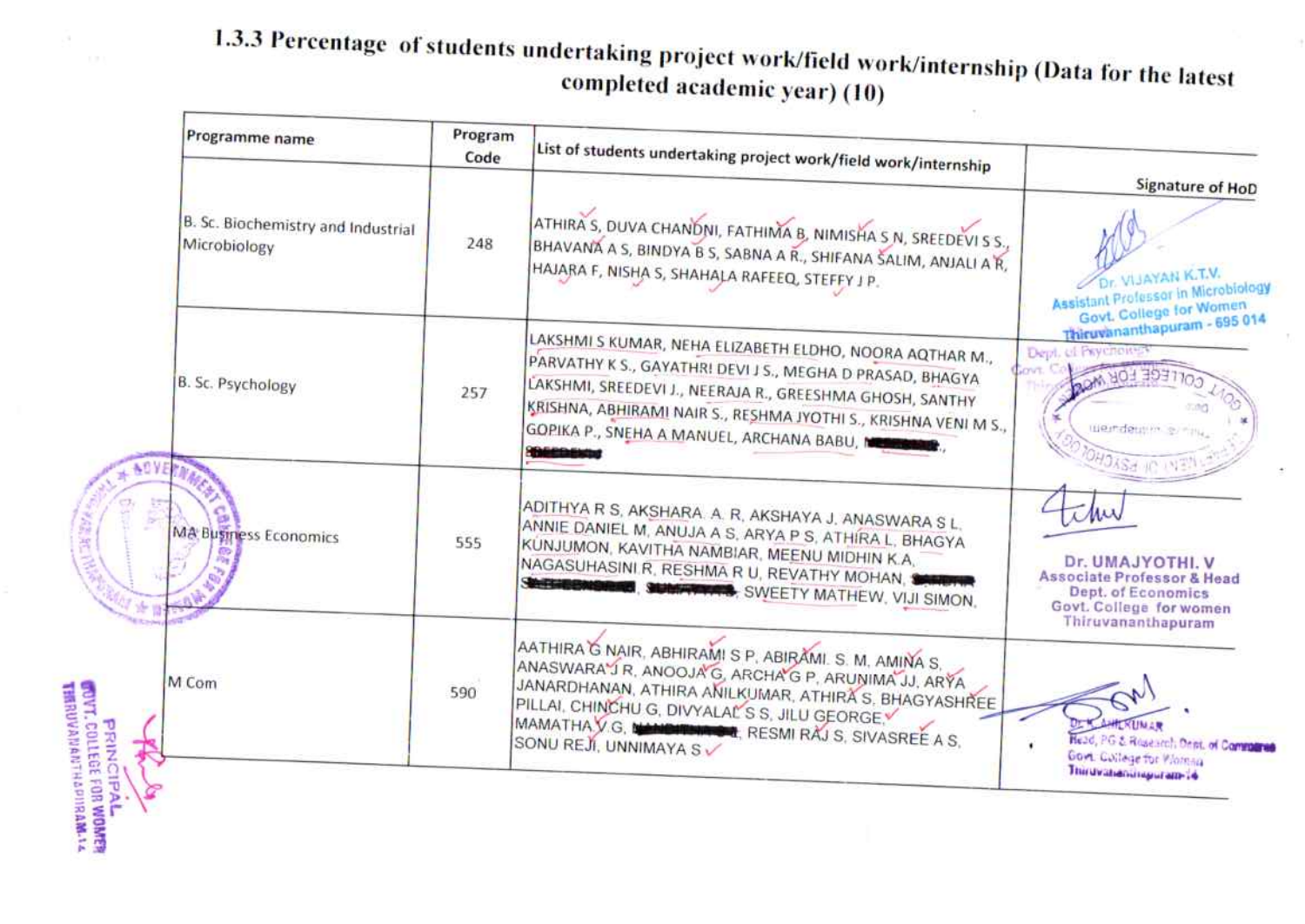| M Sc. Chemistry                            | 635 | APARNA S, ATHIRA GOPAN, DEEPANJANA MOHAN, DHANYA<br>KRISHNAN U R, FASNI S, LAVANYA B SAJEEV, LEKSHMI A,<br>MALAVIKA K G. MEENAKSHY. C. B. MEEVAL STISHI GEORGE.<br>SREELEKSHMI S R, VISHNUPRIYA U.                                                                                                                                                                           | $5e^{\lambda x}$<br>SHEABU K.V<br><b>SHead</b><br><b>Cinistry</b><br>Truth Land College Street College O14<br>Department of G                                    |
|--------------------------------------------|-----|------------------------------------------------------------------------------------------------------------------------------------------------------------------------------------------------------------------------------------------------------------------------------------------------------------------------------------------------------------------------------|------------------------------------------------------------------------------------------------------------------------------------------------------------------|
| M Sc. Botany                               | 645 | ARAYA KRISHNA B., MEGHA C., SREELAKSHMI S M., SHALININ<br>RAJAN                                                                                                                                                                                                                                                                                                              | Thirus<br>TMENT<br>Dr. AHL KUMZ<br>HOD OF IT<br><b>Chinuyanan' nartikan</b><br><b>LOVE COLLEGHT</b><br>HERUPARTHE SINGH - 14<br>COLLEUE FOR                      |
| M Sc. Zoology                              | 650 | AMMU G NAIR<br>÷.                                                                                                                                                                                                                                                                                                                                                            | Dr. SAJEER KHAN,<br>HEAD OF THE DEPARTMENT OF ZOOLOGHE 200LOG<br>Government College La Women<br>Thiruvanantlyagutam-14<br>Date: managements<br>Head I            |
| M Sc. Psychology                           | 606 | SRUTHY A S., ANSEENA ASHRAF, SNEHASAMBATH P V.<br>AKSHARA SUDARSHAN, ANOOJA R., ARYA P T., CHENKATHIR<br>ARYA., FATHIMA BANU C.A., GANGA MOHAN, HEEMA DAS R.,<br>JILU MARY LUKE, KAVERY T S., SHEETHAL SHYAMA'S S.<br>SIFANA HUSSAIN, SNEHA LIZ PHILIP, SREELAKSHMI S B.,<br>AISWARYA M., APARNA S., KRISHNA PRABHA A R.<br>PRAVEENS RAJ, DISANOOJA N.S. VAUGUNAUI V.M. SAME | Dept. of Psychone<br>Cre for Women, Thirdyanam<br>Govt, College for Wood<br>Thirt<br>Thingship (without after)<br>Muhsing Fitt<br>Archana Molson                 |
| M Sc. Home Science (Food and<br>Nutrition) | 657 | AMEENA.R.N. AMINA.S.K. APARNA PRADEEP, FATHIMA SHEJI.<br>SHALL HAZARDER, SINJU P C, SOORYA SURESH.S.<br>SREELAKSHMI A S<br>$\mathcal{C}_{\mu}$<br>$\mathbf{e}$<br>59 <sub>2</sub><br>举                                                                                                                                                                                       | Dr. MINI JOSEPH PGDM in Diet., M.Sc., Ph.D., PDF<br>Head & Assistant Professor<br>Dept and Home Science<br>Govt. College for Women<br>Thiruvananthapuram 695 014 |
|                                            |     | NOWS<br>思い<br><b><i>COMAPUTAL</i>IA</b>                                                                                                                                                                                                                                                                                                                                      | PRINCIPAL<br><b>GOVT. COLLEGE FOR WOMEN</b><br>THIRUVANANTHAPURAM.                                                                                               |

 $\left\langle \hat{A}_{\vec{k}}\right\rangle _{\vec{k}\vec{k}}$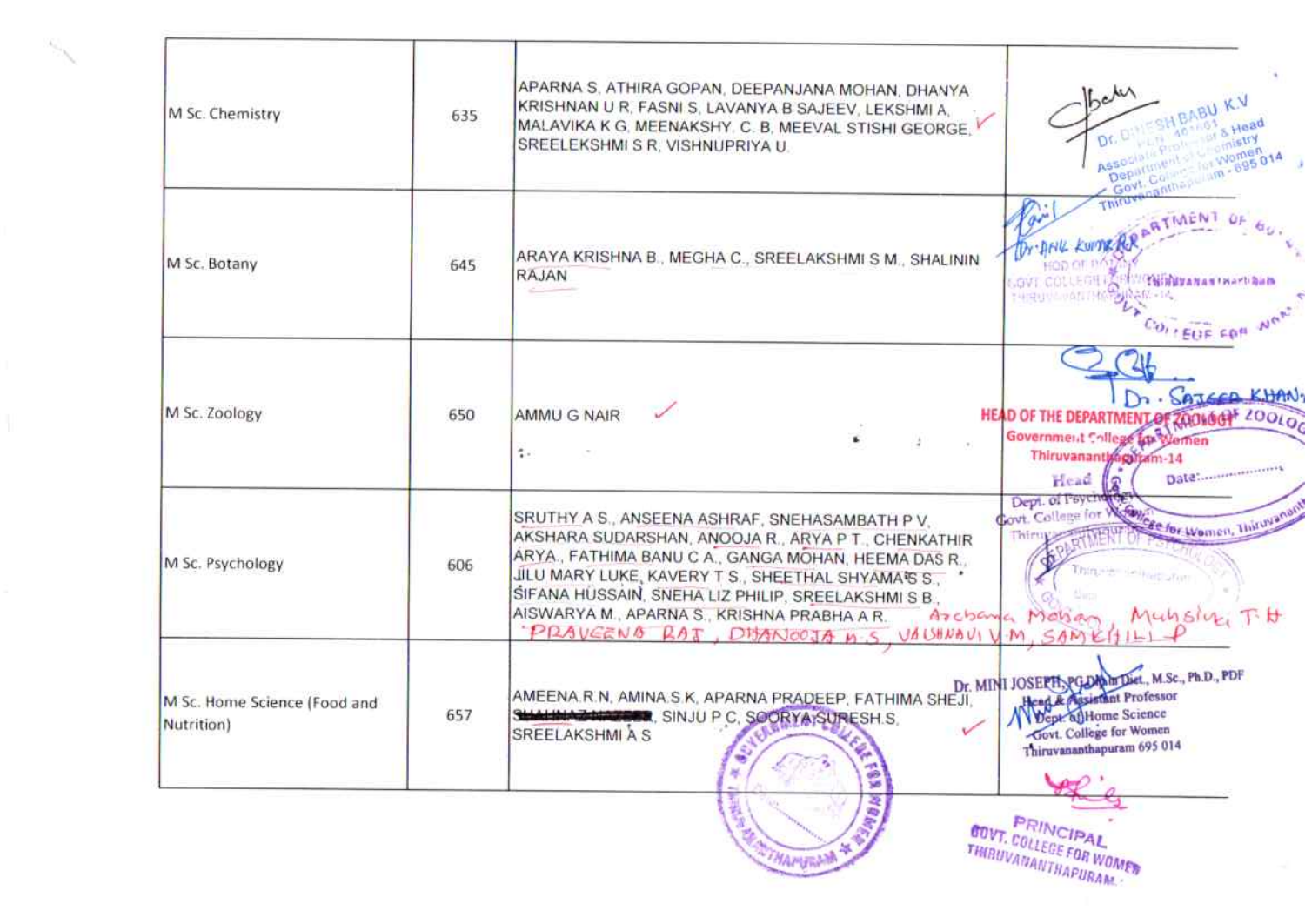| M Sc. Home Science (Extension<br>Education) | 656 | ABHAYA SAJEEV S, ARYA S R, GAYATHRI MURALI M B, HARSHA '<br>V, MERIN JACOB, MIDHUNA C RAJ, RAJIMOL T, SISIRA M S NAIR, '<br><b>(ATHIRA DUDHENTHAN, SHOWERS)</b><br>Dr. MINI JOSEPH, PG Dip in Diet., M.Sc., Ph.D., PDF |  |
|---------------------------------------------|-----|------------------------------------------------------------------------------------------------------------------------------------------------------------------------------------------------------------------------|--|
|                                             |     | Head & Assistant Professor<br>Days, of Home Princes                                                                                                                                                                    |  |

Dept. of Home Science<br>Govt. College for Women<br>Thiruvananthapuram 695 014



 $\mu$ 

 $\mathcal{N}_{\rm eff}$ 

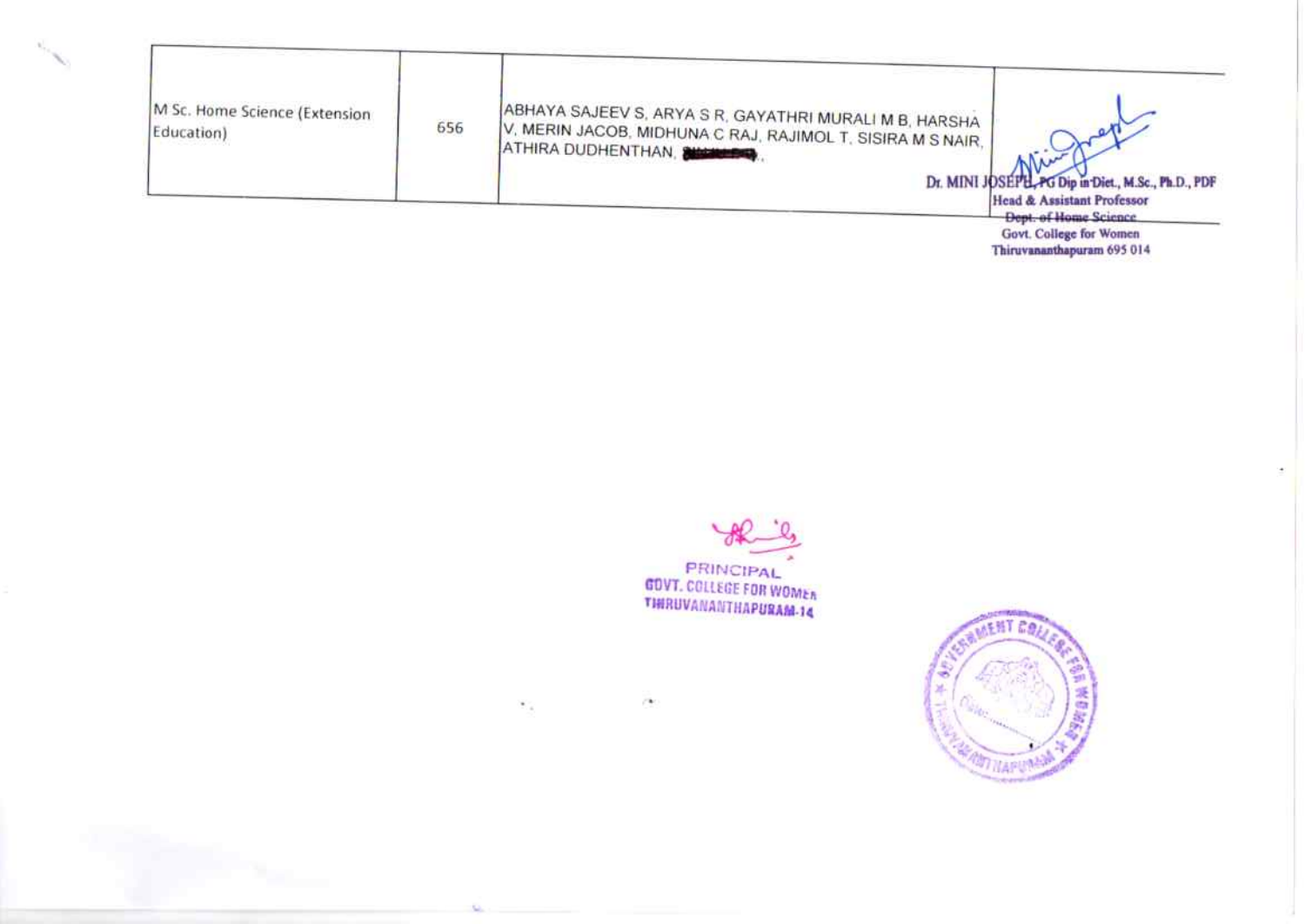|                | internships                       |                                 |                                                                                                                                                  |                                                                                         |  |  |
|----------------|-----------------------------------|---------------------------------|--------------------------------------------------------------------------------------------------------------------------------------------------|-----------------------------------------------------------------------------------------|--|--|
|                | <b>NAME OF</b><br><b>STUDENT</b>  | <b>CANDIDATE</b><br><b>CODE</b> | TITLE OF THE PROJECT                                                                                                                             | NAME OF DIVISION AND INSTITUTE                                                          |  |  |
| SI. No         |                                   |                                 |                                                                                                                                                  |                                                                                         |  |  |
| 1              | APARNA S.                         | 63518107001                     | STUDIES ON DEVELOPMENT<br>OF FLEXIBLE POLYURETHANE<br><b>FOAM AS CREW SEAT</b>                                                                   | APPLICATION DEVELOPMENT<br>DIVISION, VIKRAM SARABHAI SPACE<br>CENTRE, THIRUVANATHAPURAM |  |  |
| $\overline{2}$ | ATHIRA GOPAN                      | 63518107002                     | <b>MODULATING LOWER</b><br><b>CRITICAL SOLUTION</b><br><b>TEMPERATURE OF</b><br>SUPRAMOLECULAR POLYMER<br>BY ADDING WATER SOLUBLE<br><b>DYFS</b> | <b>CHEMICAL SCIENCES AND</b><br>TECHNOLOGY DIVISION, NIIST,<br>THIRUVANANTHAPURAM       |  |  |
| 3              | <b>DEEPANJANA</b><br><b>MOHAN</b> | 63518107003                     | SYNTHESIS OF VARIOUS N-<br><b>SUBSTITUTED ISATINS</b>                                                                                            | <b>CHEMICAL SCIENCES AND</b><br>TECHNOLOGY DIVISION, NIIST,<br>THIRUVANANTHAPURAM       |  |  |
| 4              | <b>DHANYA</b><br>KRISHNAN U.R.    |                                 | STUDY ON EFFECT OF<br>SULPHURIC ACID IN THE<br>63518107004 LEACHING PROCESS DURING<br>THE MANUFACTURE OF<br>TITANIUM DIOXIDE                     | TRAVANCORE TITANIUM PRODUCTS<br>LIMITED, THIRUVANANTHAPURAM                             |  |  |

## Number of students undertaking project work/field work /

**PRINCIPAL**<br>**GOVT.** COLLEGE FOR WOMEN THERBUANANTHAPURAM.10

**ABVEA**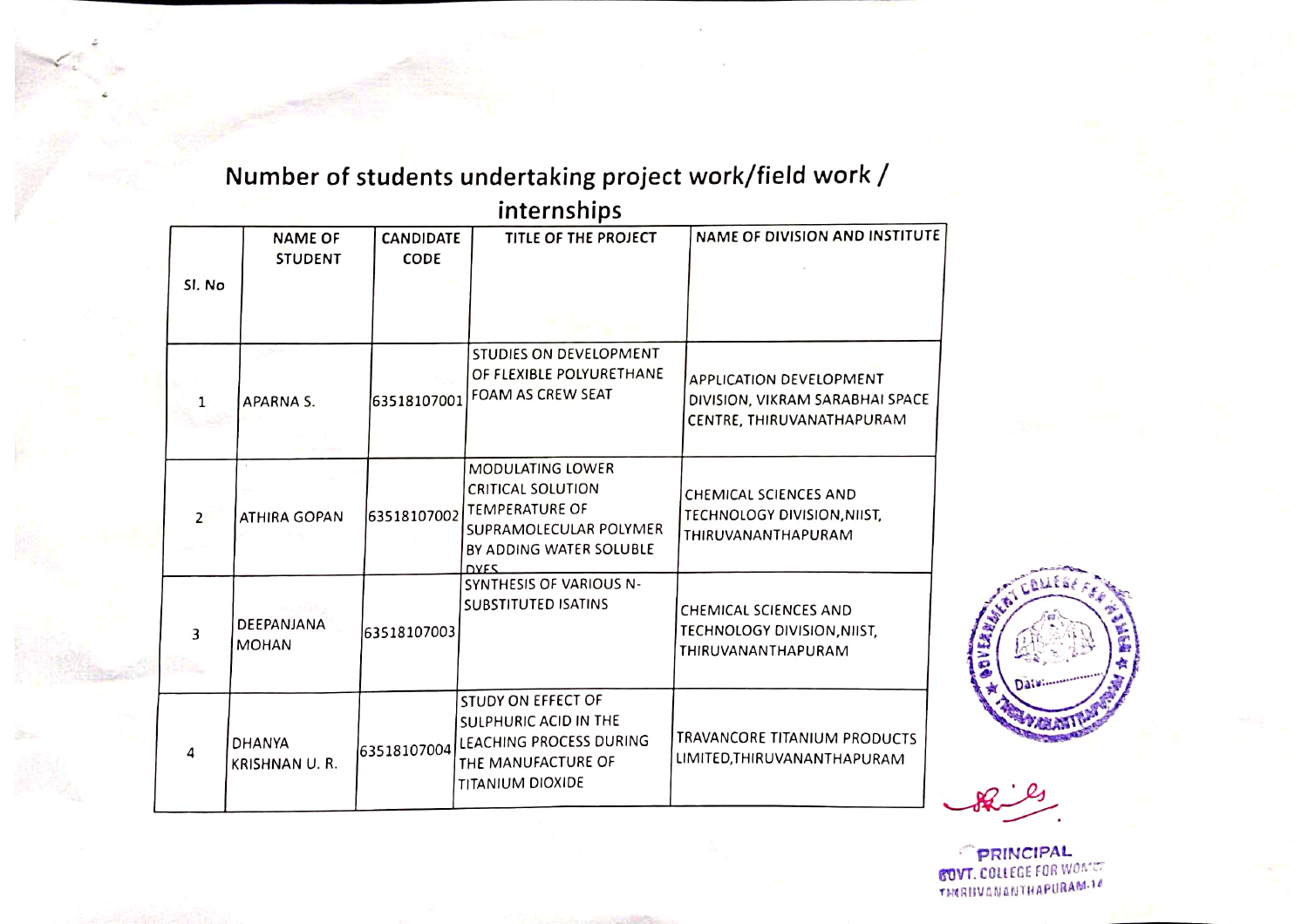| 5              | <b>FASNIS.</b>                        | 63518107005 | DFT STUDY ON THE<br>INTERACTION OF CO2 WITH<br>LONE PAIR BEARING<br><b>MOLECULE</b>                     | <b>CHEMICAL SCIENCES AND</b><br>TECHNOLOGY DIVISION, NIIST,<br>THIRUVANANTHAPURAM                   |
|----------------|---------------------------------------|-------------|---------------------------------------------------------------------------------------------------------|-----------------------------------------------------------------------------------------------------|
| 6              | LAVANYA B.<br>SAJEEV                  | 63518107006 | <b>COPPER MODIFIED</b><br>POLYCARBOSILANE: A<br>PRELIMINARY STUDY ON ITS<br>STRUCTURE AND CATALYSIS     | <b>CERAMIC MATRIX PRODUCTS</b><br>DIVISION, VIKRAM SARABHAI SPACE<br>CENTRE THIRUVANATHAPURAM       |
| $\overline{7}$ | LEKSHMI A.                            | 63518107007 | DEVELOPMENT OF POLYIMIDE<br>FOAM FROM DIANHYDRIDE<br>AND ISOCYANATE                                     | PROJECT ENGINEERING AND<br>PRODUCTIONIZATION FACILITY<br>DIVISION, VSSC<br><b>THIRUVANATHAPURAM</b> |
| 8              | MALAVIKA K. G.                        | 63518107008 | STUDIES ON EFFECT OF<br>CATALYST ON THE KINETICS OF<br>POLYOL-ISOCYANATE<br><b>REACTION</b>             | <b>APPLICATION DEVELOPMENT</b><br>DIVISION, VIKRAM SARABHAI SPACE<br>CENTRE, THIRUVANANTHAPURAM     |
| 9              | MEENAKSHY C. B. 63518107009           |             | PHENOTHIAZINE BASED<br>ORGANIC D-D- $\Pi$ -A DYES FOR<br>DYE-SENSITIZED SOLAR CELLS                     | <b>CHEMICAL SCIENCES AND</b><br>TECHNOLOGY DIVISION, NIIST,<br>THIRUVANANTHAPURAM                   |
| 10             | <b>MEEVAL STISHI</b><br><b>GEORGE</b> | 63518107010 | STUDIES ON DOPAMINE AND<br><b>GLYCIDYL METHACRYLATE</b><br>MODIFIED EPOXY ADHESIVE<br><b>FOR METALS</b> | POLYMER AND SPEACIAL<br>CHEMICALS DIVISION, VIKRAM<br>SARABHAI SPACE CENTRE<br>THIRUVANATHAPURAM    |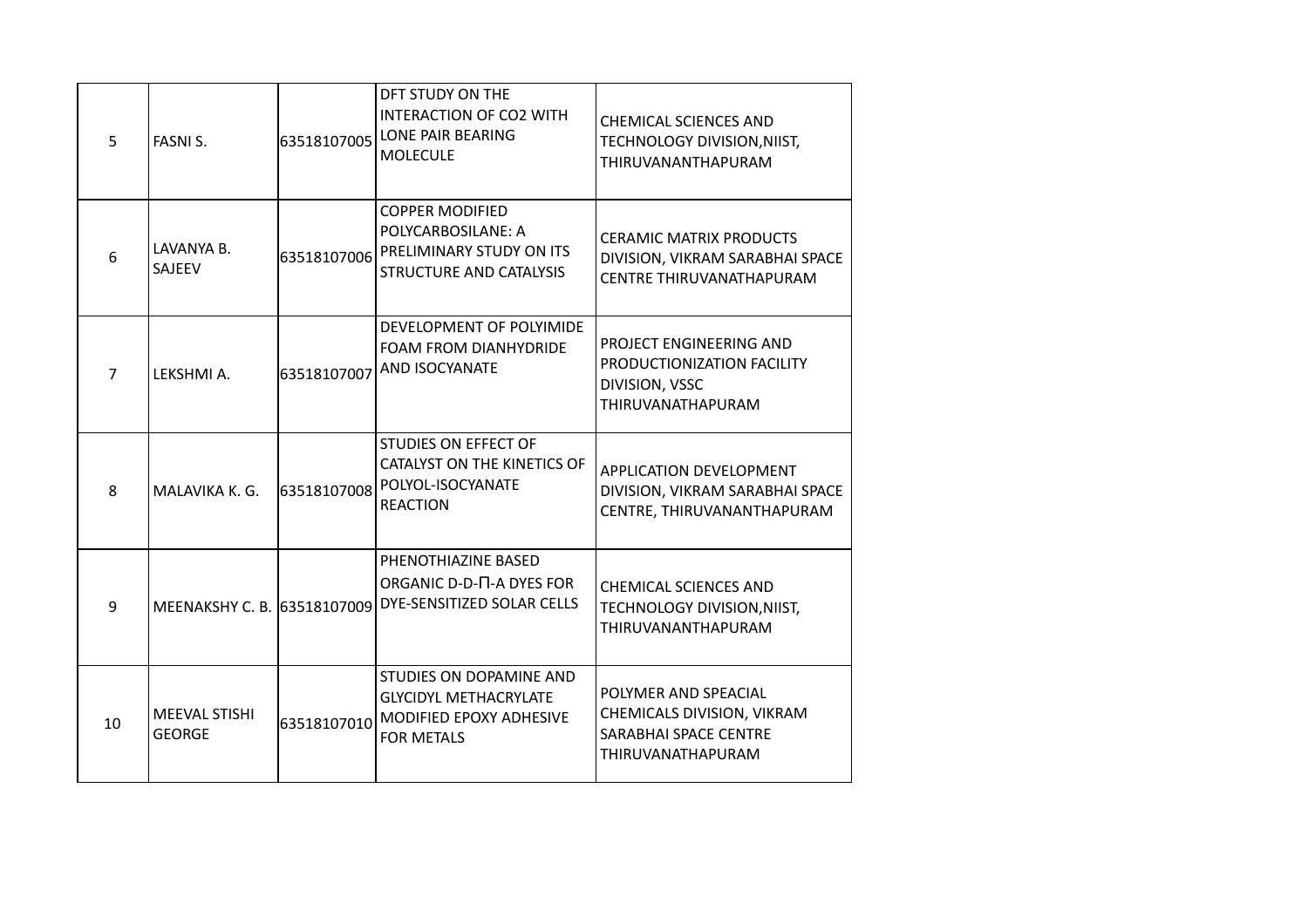| 11 | SREELEKSHMI S.<br>R.        | 63518107011 | A NEW PYRIDINIUM<br><b>FLUOROPHORE FOR</b><br>MULTICHANNEL PH IMAGING<br>OF ENDOPLASMIC RETICULUM<br>IN LIVE CELLS          | <b>CHEMICAL SCIENCES AND</b><br>TECHNOLOGY DIVISION, NIIST,<br>THIRUVANANTHAPURAM           |
|----|-----------------------------|-------------|-----------------------------------------------------------------------------------------------------------------------------|---------------------------------------------------------------------------------------------|
| 12 | VISHNUPRIYA U.              | 63518107012 | RUTILE TITANIUM DIOXIDE<br>PREPARATION BY USING<br>TITANIUM OXYCHLORIDE AS<br>NUCLEATING AGENT                              | TRAVANCORE TITANIUM PRODUCTS<br>LIMITED, THIRUVANANTHAPURAM                                 |
| 13 | ABHAYA SAJEEV S 65618107001 |             | <b>INTERNSHIP</b>                                                                                                           | CHILD RIGHTS AND YOU, MADHAVI<br>MANSION 12/3 -1, BACHAMMAL<br>ROAD COX TOWN, BANGALORE     |
| 14 | ABHAYA SAJEEV S 65618107001 |             | OPINION OF BENEFICIERIES OF<br>MIDDAY MEAL SCHEME IN<br><b>GOVERNMENT SCHOOLS OF</b><br>KOLLAM DISTRICT (ASPIRE<br>PROJECT) | DEPARTMENT OF BIOTECHNOLOGY,<br>UNIVERSITY OF KERALA,<br>KARYAVATTOM,<br>THIRUVANANTHAPURAM |
| 15 | ARYA N S                    | 65618107002 | <b>INTERNSHIP</b>                                                                                                           | SHANTI ASHRAM, SANTHI ASHRAM<br>ROAD, KOVAIPUDUR, COIMBATORE,<br><b>TAMIL NADU</b>          |
| 16 | ARYA S R                    | 65618107002 | <b>INTERSHIP</b>                                                                                                            | CHILD RIGHTS AND YOU, MADHAVI<br>MANSION 12/3 -1, BACHAMMAL<br>ROAD COX TOWN, BANGALORE     |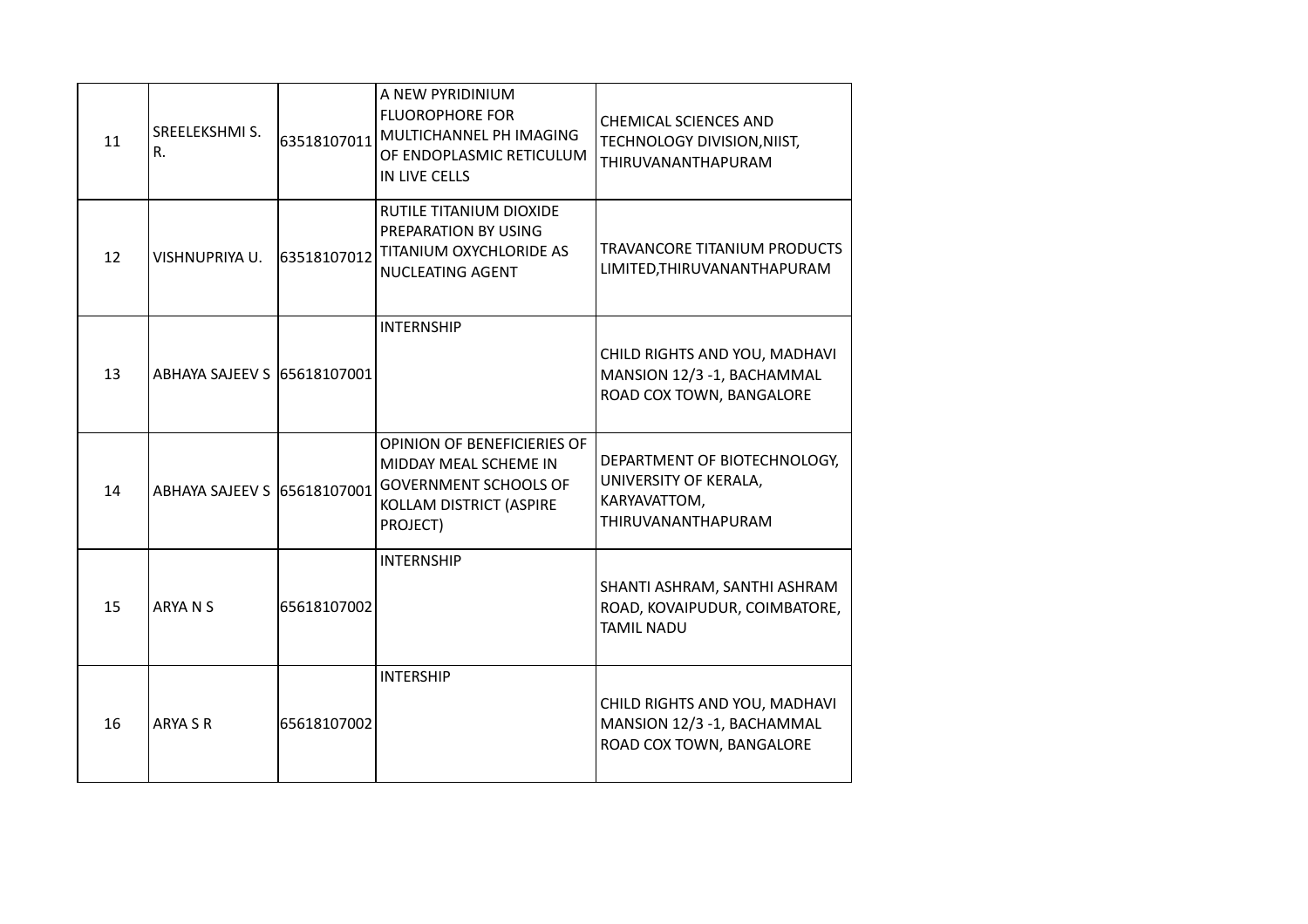|    |                                      |             | <b>INTERNSHIP</b>                                                                                           |                                                                                                  |
|----|--------------------------------------|-------------|-------------------------------------------------------------------------------------------------------------|--------------------------------------------------------------------------------------------------|
| 17 | <b>ATHIRA</b><br><b>DUSHANTHAN</b>   | 65617107004 |                                                                                                             | SHANTI ASHRAM, SANTHI ASHRAM<br>ROAD, KOVAIPUDUR, COIMBATORE,<br><b>TAMIL NADU</b>               |
| 18 | <b>GAYATHRI</b><br><b>MURALI M B</b> | 65618107003 | <b>INTERNSHIP</b>                                                                                           | PRAYATNA CENTRE FOR CHILD<br>DEVELOPMENT, PIPE LINE ROAD,<br>PALARIVATTOM, COCHIN                |
| 19 | <b>GAYTHRI MURALI</b><br>M B         | 65618107003 | <b>CREATING AWARENES ON</b><br>ZERO WASTE AMONG SCHOOL<br><b>CHILDREN- AN ACTION</b><br><b>PROJECT</b>      | PG DEPARTMENT OF<br>ENVIRONMENTAL SCIENCES, ALL<br>SAINT'S COLLEGE,<br><b>THIRUVANANTHAPURAM</b> |
| 20 | <b>HARSHA V</b>                      | 65618107004 | <b>MENTAL HEALTH STATUS OF</b><br>THE AGED POPULATION IN THE<br>FLOOD AFFECTED AREAS OF<br><b>ALAPPUZHA</b> | <b>INDIAN INSTITUTE OF SPACE</b><br>SCIENCE AND TECHNOLOGY,<br>VALIAMALA,<br>THIRUVANANTHAPURAM  |
| 21 | <b>HARSHAV</b>                       | 65618107004 | <b>INTERNSHIP</b>                                                                                           | AWARE INDIA, AMARAR JEEVA<br>STREET, THAMBARAM, CHENNAI                                          |
| 22 | <b>MERIN JACOB</b>                   | 65618107005 | <b>INTERNSHIP</b>                                                                                           | AWARE INDIA, AMARAR JEEVA<br>STREET, THAMBARAM, CHENNAI                                          |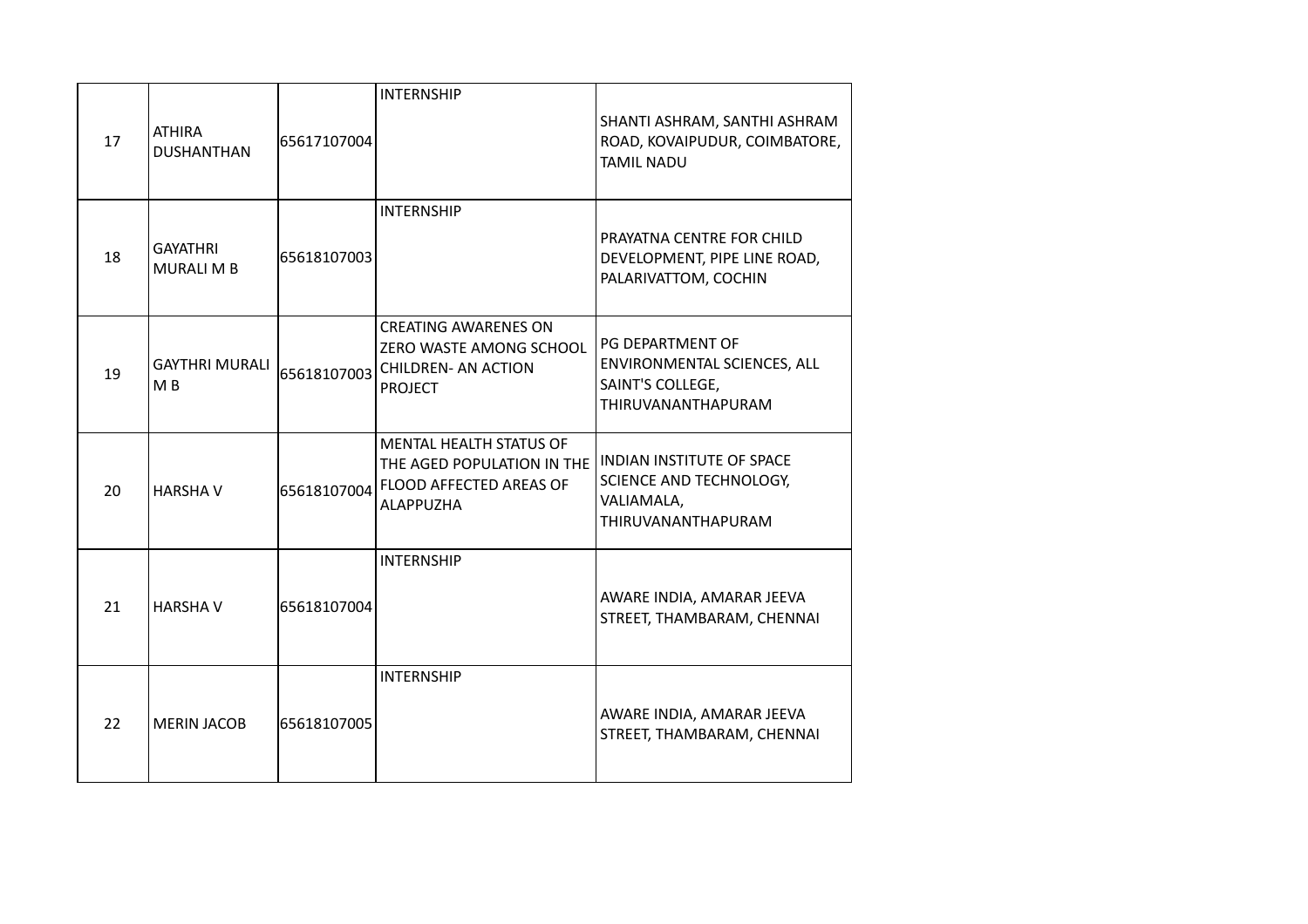| 23 | <b>MERIN JACOB</b> | 65618107005 | DIGITAL LITERACY AMONG<br><b>ELDERLY IN</b><br>THIRUVANANTHAPURAM<br><b>DISTRICT</b>                       | <b>INDIAN INSTITUTE OF SPACE</b><br>SCIENCE AND TECHNOLOGY,<br>VALIAMALA,<br>THIRUVANANTHAPURAM |
|----|--------------------|-------------|------------------------------------------------------------------------------------------------------------|-------------------------------------------------------------------------------------------------|
| 24 | MIDHUNA C RAJ      | 65618107006 | A STUDY ON COASTAL<br>POPULATION AND WATE<br><b>MANAGEMENT IN</b><br>THIRUVANANTHAPURAM<br><b>DISTRICT</b> | PG DEPARTMENT OF<br>ENVIRONMENTAL SCIENCES, ALL<br>SAINT'S COLLEGE,<br>THIRUVANANTHAPURAM       |
| 25 | MIDHUNA C RAJ      | 65618107006 | <b>INTERSHIP</b>                                                                                           | CHILD RIGHTS AND YOU, MADHAVI<br>MANSION 12/3 -1, BACHAMMAL<br>ROAD COX TOWN, BANGALORE         |
| 26 | <b>RAJIMOL T</b>   | 65618107007 | <b>INTERNSHIP</b>                                                                                          | AWARE INDIA, AMARAR JEEVA<br>STREET, THAMBARAM, CHENNAI                                         |
| 27 | <b>RAJIMOLT</b>    | 65618107007 | CASE STUDY ON THE<br><b>ACTIVITIES C5 (CHANGE CAN</b><br>CHANGE CLIMATE) AT<br>THIRUVANANTHAPURAM          | PG DEPARTMENT OF<br>ENVIRONMENTAL SCIENCES, ALL<br>SAINT'S COLLEGE,<br>THIRUVANANTHAPURAM       |
| 28 | SISIRA M S NAIR    | 65618107008 | <b>INTERNSHIP</b>                                                                                          | CHILD RIGHTS AND YOU, MADHAVI<br>MANSION 12/3 -1, BACHAMMAL<br>ROAD COX TOWN, BANGALORE         |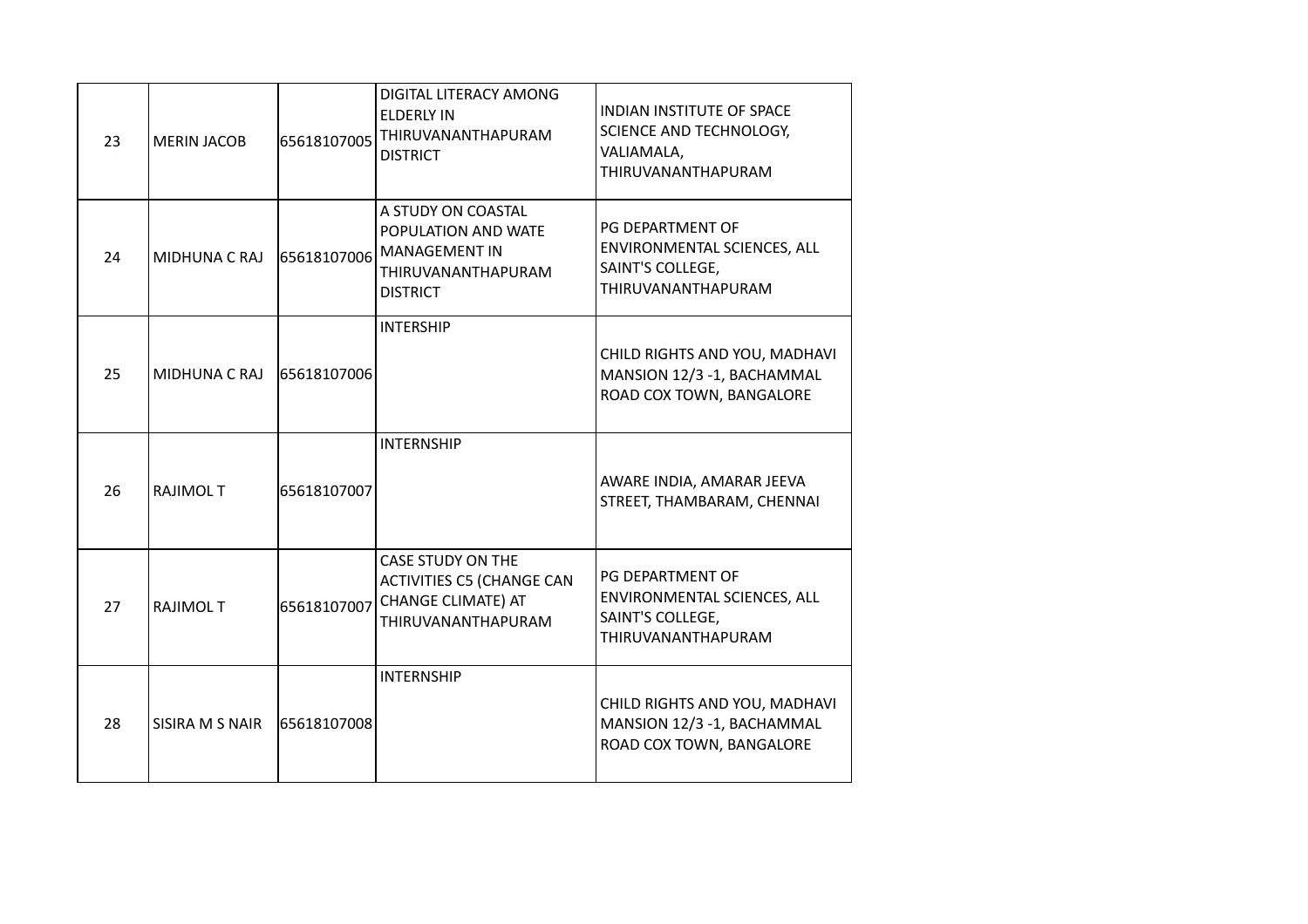| 29 | SISIRA M S NAIR          | 65618107008 | FOOD SAFETY AND HANDLING<br>PRACTICES OF STREET FOODS<br>IN TRIVANDRUM                                                              | DEPARTMENT OF BIOTECHNOLOGY,<br>UNIVERSITY OF KERALA,<br>KARYAVATTOM,<br>THIRUVANANTHAPURAM     |
|----|--------------------------|-------------|-------------------------------------------------------------------------------------------------------------------------------------|-------------------------------------------------------------------------------------------------|
| 30 | <b>APARNA</b><br>PRADEEP | 65718107003 | <b>STUDY ON THE PARENT'S</b><br>PERCEPTION ON THE EFFECT<br>OF BAD ADVERTISING ON<br>PRESCHOOL CHILDREN FOOD<br><b>CHOICES</b>      | DEPARTMENT OF COMMUNITY<br>SCIENCE, COLLEGE OF<br>AGRICULTURE, VELLAYANI,<br>THIRUVANANTHAPURAM |
| 31 | <b>AMEENA R N</b>        | 65718107001 | <b>INTERNSHIP</b>                                                                                                                   | DEPARTMENT OF DIETETICS,<br>CHRISTIAN MEDICAL COLLEGE,<br>VELLORE, TAMILNADU                    |
| 32 | <b>AMINA S K</b>         | 65718107002 | <b>INTERNSHIP</b>                                                                                                                   | DEPARTMENT OF DIETETICS,<br>CHRISTIAN MEDICAL COLLEGE,<br><b>VELLORE, TAMILNADU</b>             |
| 33 | <b>FATHIMA SHEJI</b>     | 65718107004 | <b>INTERNSHIP</b>                                                                                                                   | KASTURBA HOSPITAL, MADHAV<br>NAGAR, MANIPAL, KARNATAKA                                          |
| 34 | SINJU P C                | 65718107006 | PREVALENCE OF RELATIVE<br><b>ENERGY DEFICIENCY (RED-S) IN</b><br><b>SPORTS STUDENTS OF</b><br>THIRUVANANTHAPURAM<br><b>DISTRICT</b> | DEPARTMENT OF COMMUNITY<br>SCIENCE, COLLEGE OF<br>AGRICULTURE, VELLAYANI,<br>THIRUVANANTHAPURAM |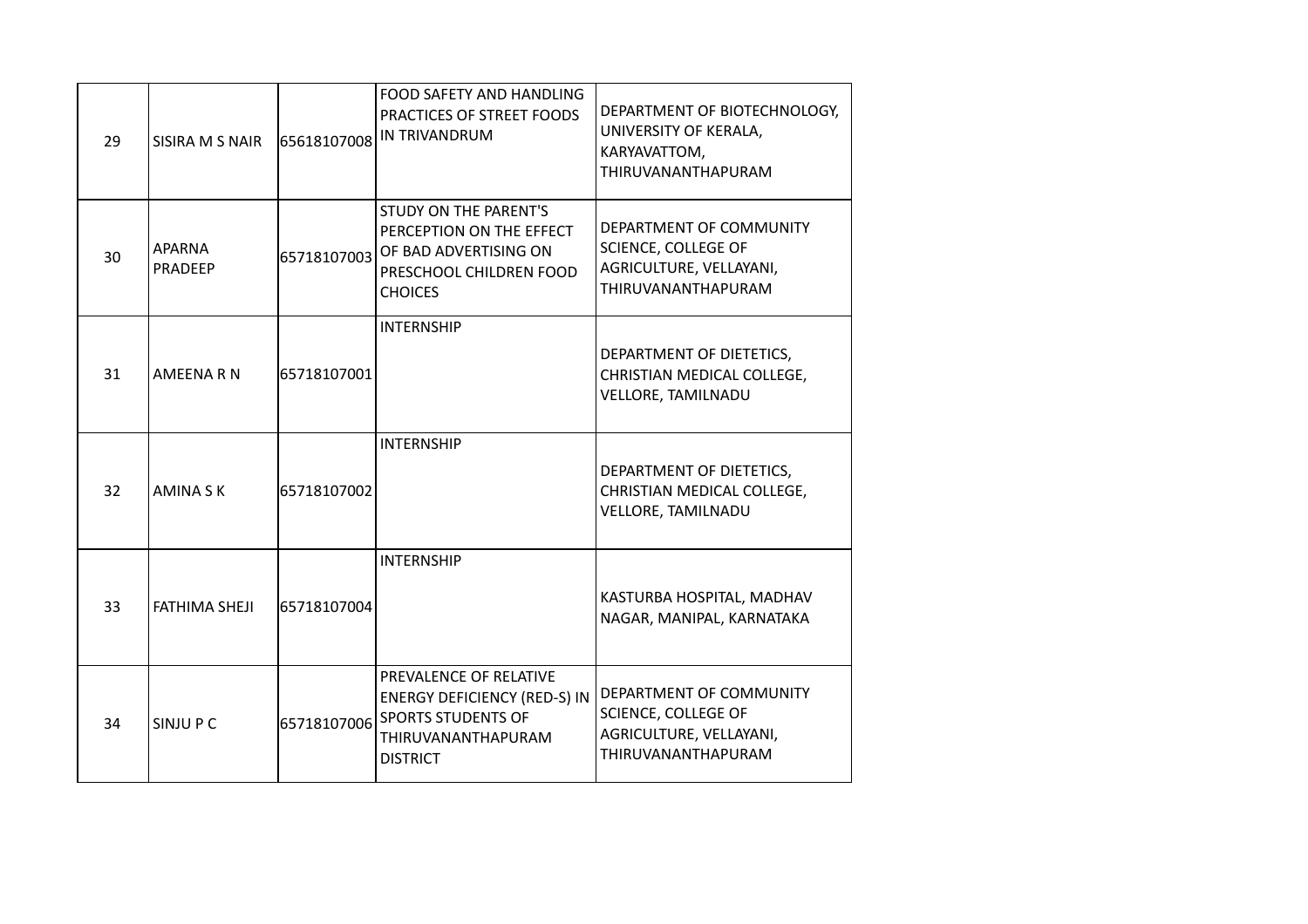|    |                             |             | <b>INTERNSHIP</b>                                                                                                                                         |                                                                                                        |
|----|-----------------------------|-------------|-----------------------------------------------------------------------------------------------------------------------------------------------------------|--------------------------------------------------------------------------------------------------------|
| 35 | SINJU P C                   | 65718107006 |                                                                                                                                                           | KASTURBA HOSPITAL, MADHAV<br>NAGAR, MANIPAL, KARNATAKA                                                 |
| 36 | SOORYA SURESH<br>S          | 65718107007 | ASSESSMENT OF QUALITY AND<br><b>GLYCEMIC INDEX OF</b><br>COOKIESDEVELOPED FROM<br>ATROPICAL FRUIT, JACK FRUIT<br>(ARTOCARPUS<br>HETEROPHYLLUS)            | DEPARTMENT OF COMMUNITY<br>SCIENCE, COLLEGE OF<br>AGRICULTURE, VELLAYANI,<br><b>THIRUVANANTHAPURAM</b> |
| 37 | <b>SOORYA SURESH</b><br>S   | 65718107007 | <b>INTERNSHIP</b>                                                                                                                                         | DEPARTMENT OF DIETETICS,<br>CHRISTIAN MEDICAL COLLEGE,<br>VELLORE, TAMILNADU                           |
| 38 | SREELAKSHMI A S 65718107008 |             | <b>INTERNSHIP</b>                                                                                                                                         | DEPARTMENT OF DIETETICS,<br>CHRISTIAN MEDICAL COLLEGE,<br><b>VELLORE, TAMILNADU</b>                    |
| 39 | SREELAKSHMI A S 65718107008 |             | PROMOTING AWARENESS ON<br>NON-COMMUNICABLE<br><b>DISEASES AMONG</b><br>ADOLESCENT SCHOOL GOING<br><b>CHILDREN IN GOVERNMENT</b><br>AND PRIVATE SCHOOLS IN | DEPARTMENT OF COMMUNITY<br>SCIENCE, COLLEGE OF<br>AGRICULTURE, VELLAYANI,<br>THIRUVANANTHAPURAM        |
| 40 | AMMU G NAIR                 | 65018107003 | <b>ANTIMICROBIAL AND</b><br>ANTIBIOFILM ACTIVITY OF<br>HONEY COLLECTED FROM<br>DIFFERENT SPECIES OF APIS                                                  | DEPARTMENT OF BIOTECHNOLOGY,<br>JNTBGRI, PALODE,<br>THIRUVANANTHAPURAM                                 |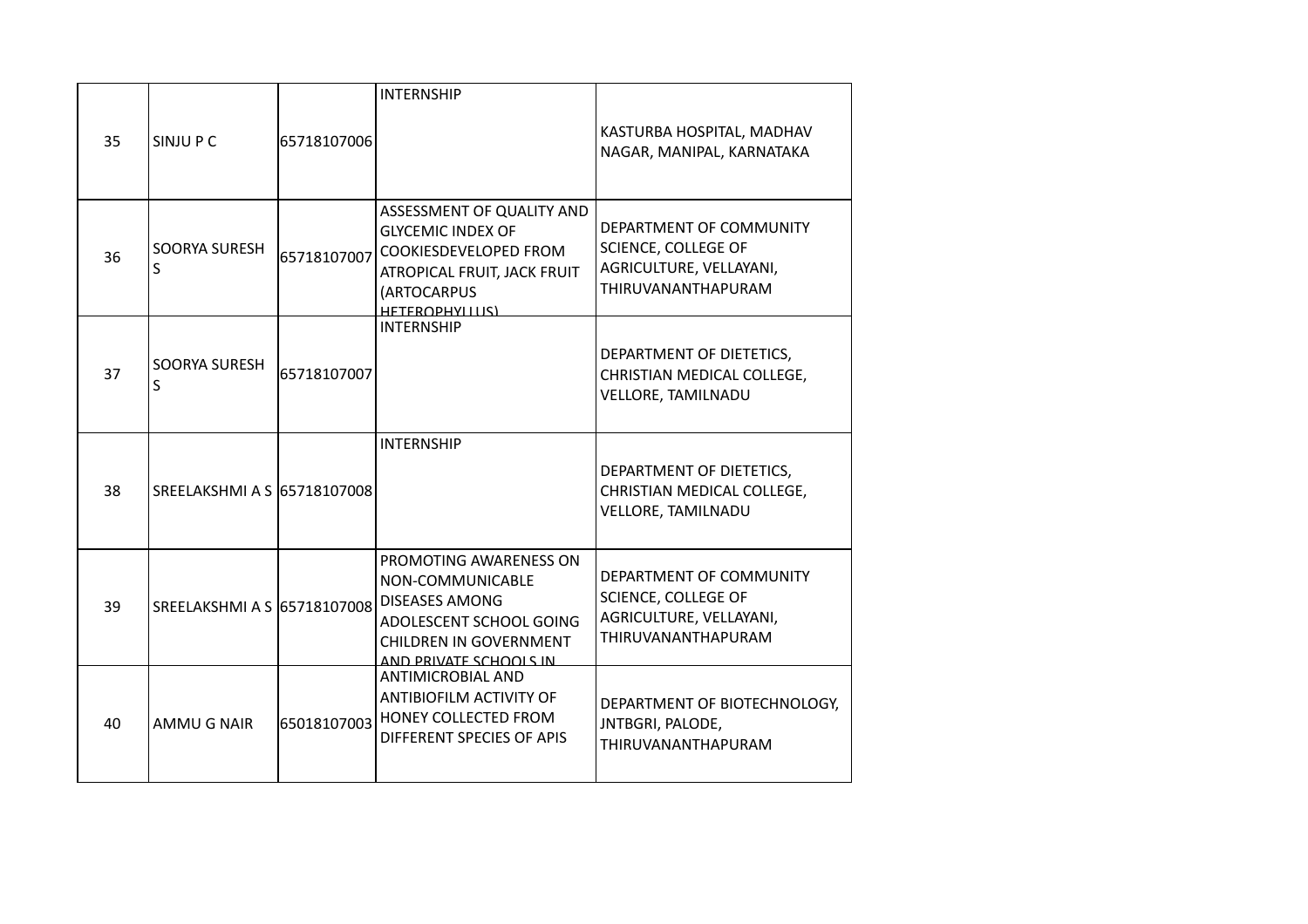|    |                                   |             | <b>INTERNSHIP</b>  |                                                                                                                          |
|----|-----------------------------------|-------------|--------------------|--------------------------------------------------------------------------------------------------------------------------|
| 41 | SIVASREE A S                      | 59018107019 |                    | HANTEX, KERALA STATE<br>HANDLOOM WEAVERS<br>COOPERATIVE SOCIETY LTD., H232,<br><b>THIRUVANANTHAPURAM</b>                 |
| 42 | ANOOJA G                          | 59018107006 | <b>INTERNSHIP</b>  | PANGODE SERVICE COOPERATIVE<br>BANK LTD., PANGODE, BRANCH<br>BHARATHANNUR,<br><b>THIRUVANANTHAPURAM</b>                  |
| 43 | <b>ARCHA G P</b>                  | 59018107007 | <b>INTERNSHIP</b>  | <b>KERALA TOURISM DEVELOPMENT</b><br>CORPORATION LTD., MASCOT<br>SQUARE, VIKAS BHAVAN,<br>THIRUVANANTHAPURAM.            |
| 44 | <b>ABHIRAMI S P</b>               | 59018107002 | <b>INTERSHIP</b>   | HANTEX, KERALA STATE<br>HANDLOOM WEAVERS<br>COOPERATIVE SOCIETY LTD., H232,<br><b>THIRUVANANTHAPURAM</b>                 |
| 45 | ARUNIMA J J                       | 59018107008 | <b>INTERNSHIP</b>  | KERALA TRANSPORT DEVELOPMENT<br>FINANCE CORPORATION LIMITED,<br>TRANS TOWERS, VAZHUTHACAUD,<br><b>THIRUVANANTHAPURAM</b> |
| 46 | <b>ARYA</b><br><b>JANARDHANAN</b> | 59018107009 | <b>INTEERNSHIP</b> | KERALA TRANSPORT DEVELOPMENT<br>FINANCE CORPORATION LIMITED,<br>TRANS TOWERS, VAZHUTHACAUD,<br><b>THIRUVANANTHAPURAM</b> |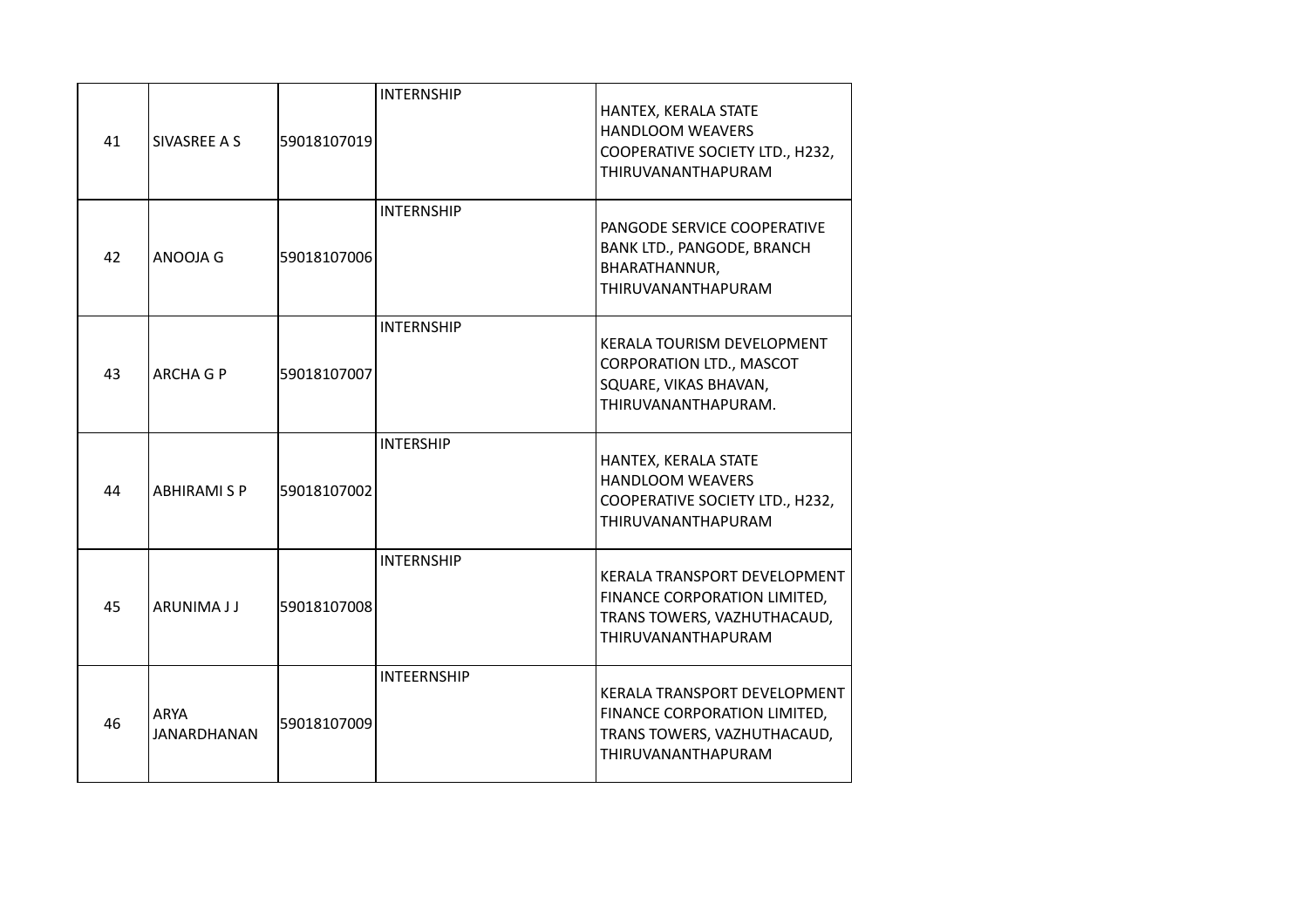|    |                            |             | <b>INTERNSHIP</b> |                                                                                                                 |
|----|----------------------------|-------------|-------------------|-----------------------------------------------------------------------------------------------------------------|
| 47 | MAMATHA V G                | 59018107016 |                   | <b>CENTRE FOR MANAGEMENT</b><br>DEVELOPMENT, THYCAUD,<br>THIRUVANANTHAPURAM.                                    |
| 48 | BHAGYASREE<br>PILLAI       | 59018107012 | <b>INTERNSHIP</b> | <b>KERALA TOURISM DEVELOPMENT</b><br>CORPORATION LTD., MASCOT<br>SQUARE, VIKAS BHAVAN,<br>THIRUVANANTHAPURAM.   |
| 49 | ANASWARA J R               | 59018107005 | <b>INTERNSHIP</b> | HANTEX, KERALA STATE<br><b>HANDLOOM WEAVERS</b><br>COOPERATIVE SOCIETY LTD., H232,<br>THIRUVANANTHAPURAM        |
| 50 | DIVYA LAL S S              | 59018107014 | <b>INTERNSHIP</b> | <b>CENTRE FOR MANAGEMENT</b><br>DEVELOPMENT, THYCAUD,<br>THIRUVANANTHAPURAM.                                    |
| 51 | <b>CHINCHU G</b>           | 59018107013 | <b>INTERNSHIP</b> | THIRUVANANTHAPURAM SERVICE<br>COOPERATIVE BANK LTD. T131,<br>PRESS ROAD,<br>THIRUVANANTHAPURAM.                 |
| 52 | <b>ATHIRA</b><br>ANILKUMAR | 59018107010 | <b>INTERNSHIP</b> | HANTEX, KERALA STATE<br><b>HANDLOOM WEAVERS</b><br>COOPERATIVE SOCIETY LTD., H232,<br><b>THIRUVANANTHAPURAM</b> |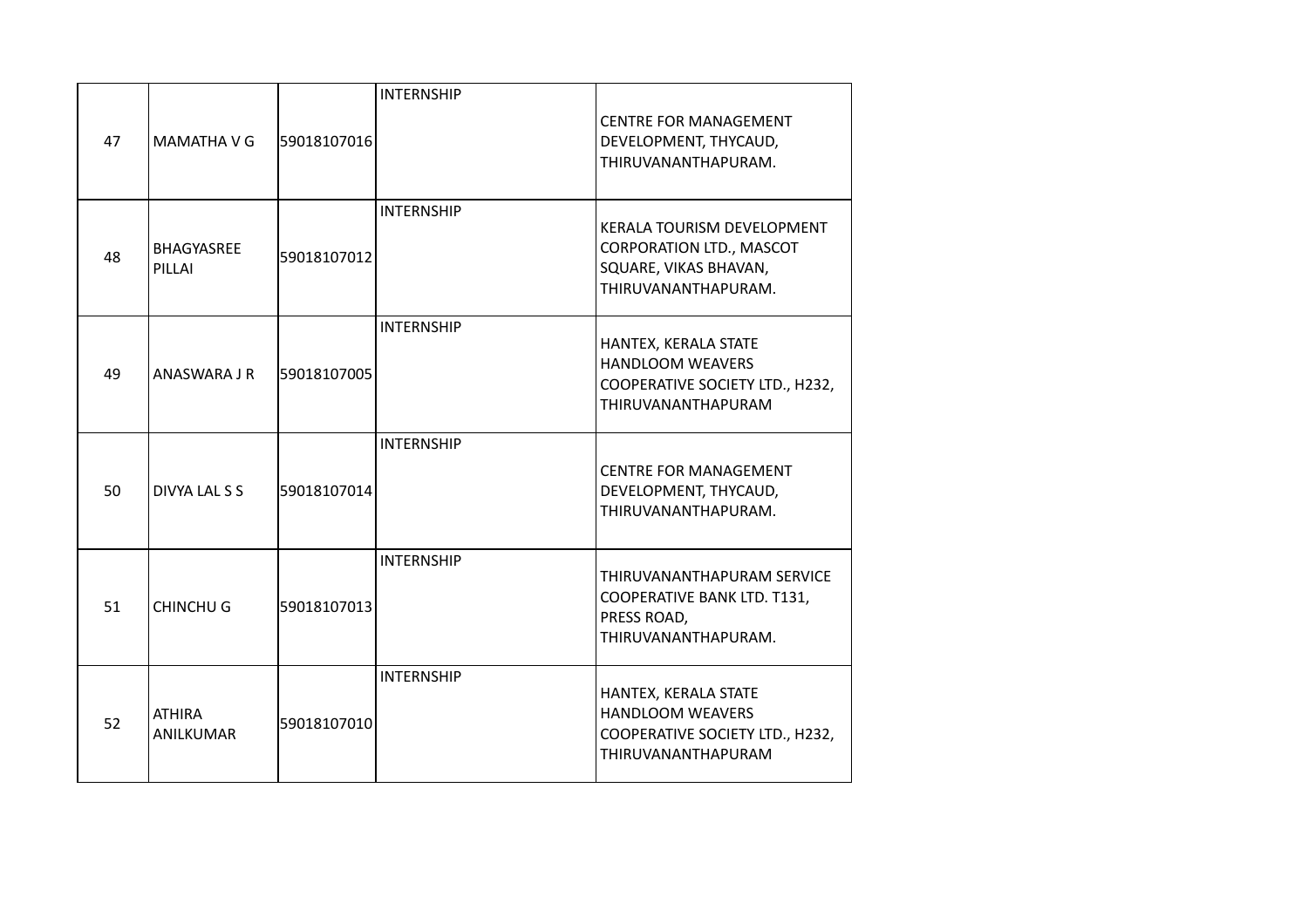|    |                            |             | <b>INTERNSHIP</b> |                                                                                                                          |
|----|----------------------------|-------------|-------------------|--------------------------------------------------------------------------------------------------------------------------|
| 53 | <b>UNNIMAYA S</b>          | 59018107021 |                   | HANTEX, KERALA STATE<br>HANDLOOM WEAVERS<br>COOPERATIVE SOCIETY LTD., H232,<br><b>THIRUVANANTHAPURAM</b>                 |
| 54 | <b>ATHIRA S</b>            | 59018107011 | <b>INTERNSHIP</b> | THIRUVANANTHAPURAM SERVICE<br>COOPERATIVE BANK LTD. T131,<br>PRESS ROAD,<br>THIRUVANANTHAPURAM.                          |
| 55 | <b>ABIRAMI S P</b>         | 59018107002 | <b>INTERNSHIP</b> | <b>KERALA TRANSPORT DEVELOPMENT</b><br>FINANCE CORPORATION LIMITED,<br>TRANS TOWERS, VAZHUTHACAUD,<br>THIRUVANANTHAPURAM |
| 56 | AATHIRA G NAIR 59018107001 |             | <b>INTERNSHIP</b> | TRIVANDRUM DIVISIONAL OFFICE<br>OF SOUTHERN RAILWAY, HOUSING<br>BOARD, THYCAUD,<br><b>THIRUVANANTHAPURAM</b>             |
| 57 | <b>RESMI RAJ S</b>         | 59018107018 | <b>INTERNSHIP</b> | TRIVANDRUM DIVISIONAL OFFICE<br>OF SOUTHERN RAILWAY, HOUSING<br>BOARD, THYCAUD,<br><b>THIRUVANANTHAPURAM</b>             |
| 58 | <b>SONU REJI</b>           | 59018107020 | <b>INTERNSHIP</b> | HANTEX, KERALA STATE<br><b>HANDLOOM WEAVERS</b><br>COOPERATIVE SOCIETY LTD., H232,<br><b>THIRUVANANTHAPURAM</b>          |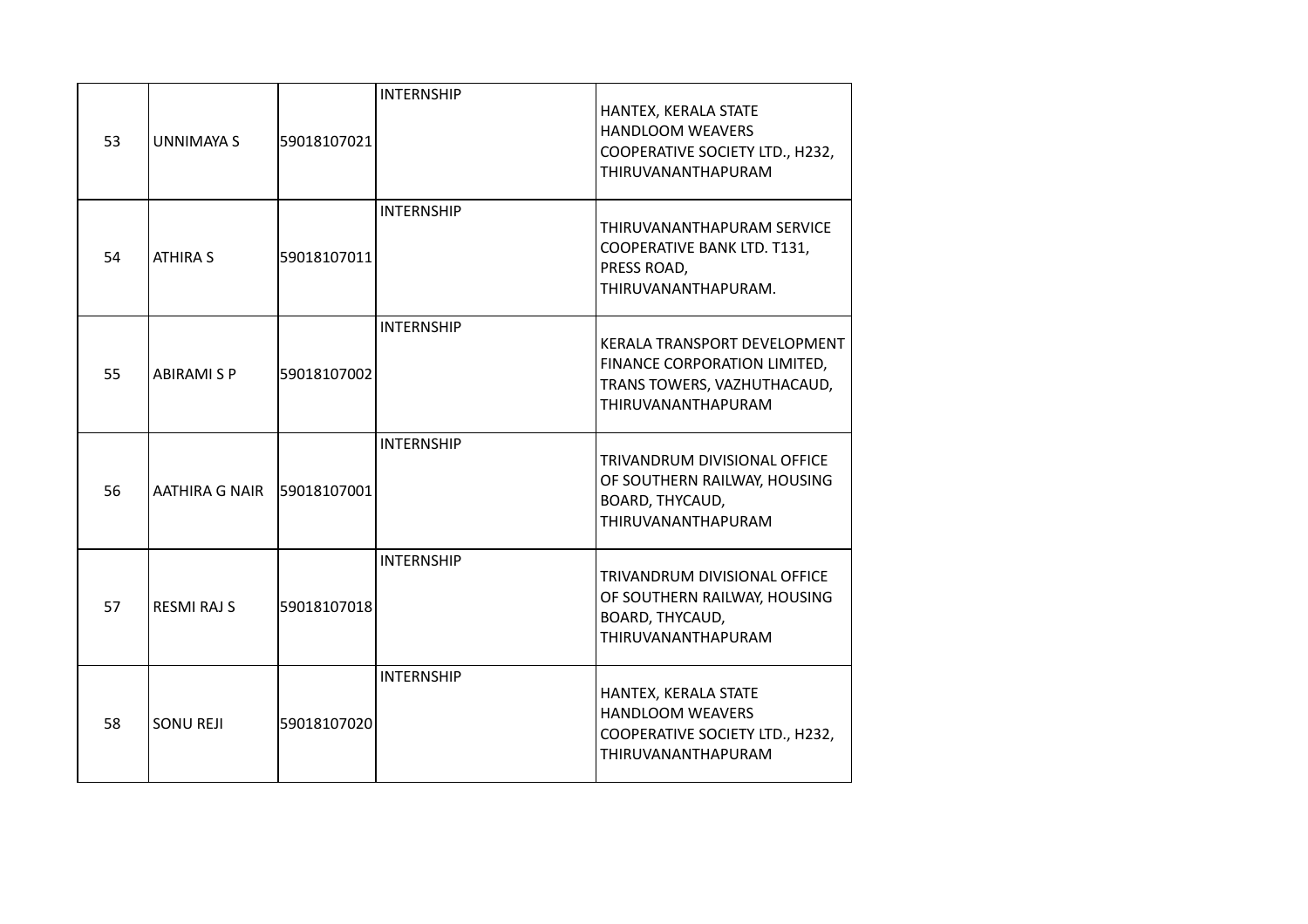| 59 | <b>JILU GEORGE</b>  | 59018107015 | <b>INTERNSHIP</b>                                                                                                  | KERALA TRANSPORT DEVELOPMENT<br>FINANCE CORPORATION LIMITED,<br>TRANS TOWERS, VAZHUTHACAUD,<br>THIRUVANANTHAPURAM |
|----|---------------------|-------------|--------------------------------------------------------------------------------------------------------------------|-------------------------------------------------------------------------------------------------------------------|
| 60 | <b>AMINAS</b>       | 59018107004 | <b>INTERNSHIP</b>                                                                                                  | INDOGRACE ECOMMERCE PVT.<br>LTD., THUMBA,<br>THIRUVANANTHAPURAM                                                   |
| 61 | <b>ATHIRA S</b>     | 24817107011 | SOIL ENZYME ACTIVITY AND<br><b>CHEMICAL PROPERTIES UNDER</b><br>ORGANIC MANAGEMENT OF<br>CERTAIN CASSAVA VARIETIES | <b>ICAR- CENTRAL TUBER CROPS</b><br>RESEARCH INSTITUTE,<br>SREEKARIYAM,<br>THIRUVANANTHAPURAM                     |
| 62 | <b>DUVA CHANDNI</b> | 24817107013 |                                                                                                                    |                                                                                                                   |
| 63 | <b>FATHIMA B</b>    | 24817107014 |                                                                                                                    |                                                                                                                   |
| 64 | <b>NIMISHA S N</b>  | 24817107022 |                                                                                                                    |                                                                                                                   |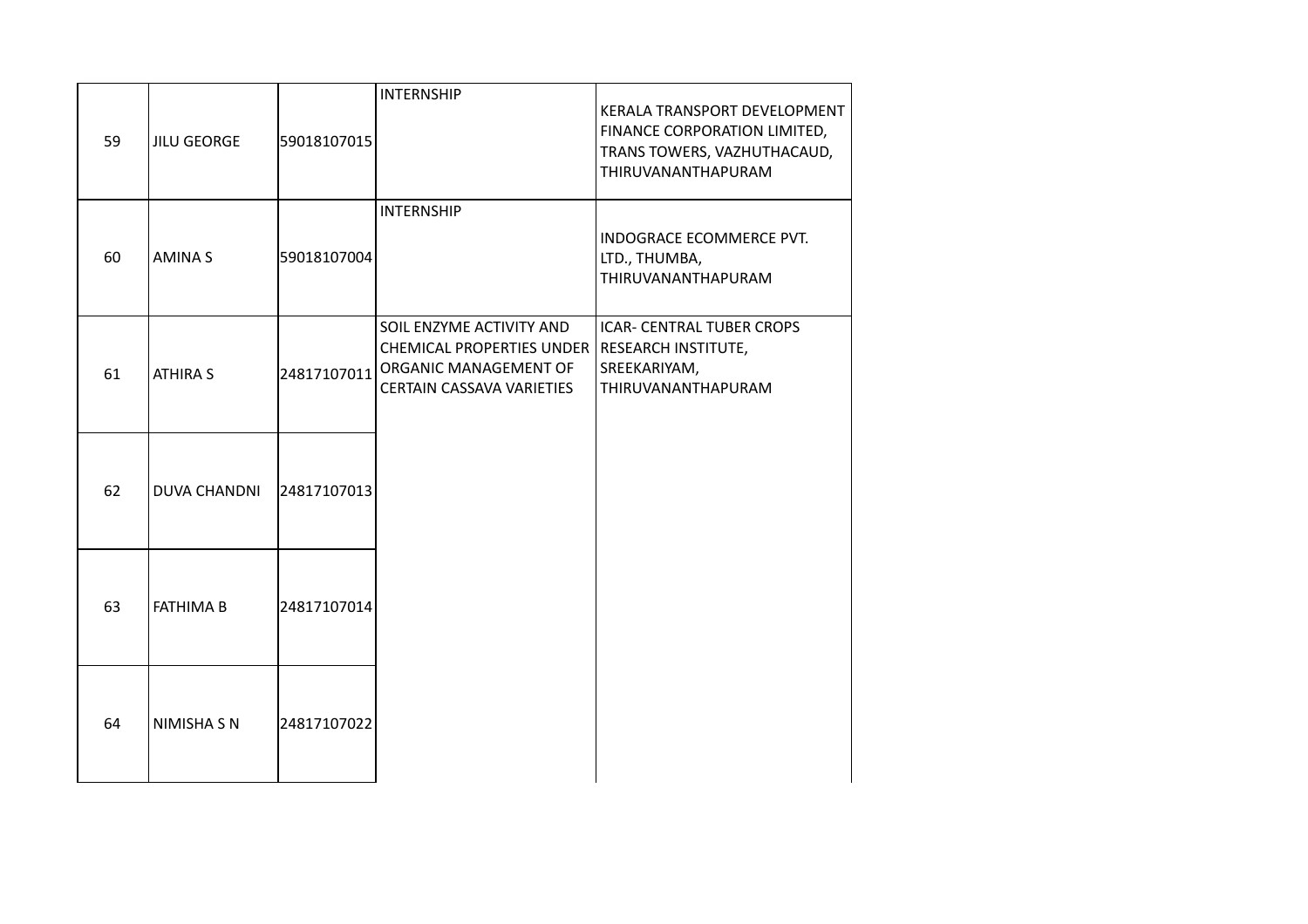| 65 | <b>SREEDEVI SS</b> | 24817107026 |                                                                                                                                                    |                                                                                                      |
|----|--------------------|-------------|----------------------------------------------------------------------------------------------------------------------------------------------------|------------------------------------------------------------------------------------------------------|
| 66 | <b>BHAVANA A S</b> |             | SOIL FERTILITY EVALUATION<br>AND SOIL TEST<br>$ 24817107019 $ interpretation of Six<br><b>CONTRASTING SOILS OF</b><br><b>KERALA</b>                | <b>ICAR- CENTRAL TUBER CROPS</b><br>RESEARCH INSTITUTE,<br>SREEKARIYAM,<br>THIRUVANANTHAPURAM        |
| 67 | <b>BINDHYA B S</b> | 24817107012 |                                                                                                                                                    |                                                                                                      |
| 68 | SABNA A R          | 24817107024 |                                                                                                                                                    |                                                                                                      |
| 69 | SHIFANA SALIM      | 24817107007 |                                                                                                                                                    |                                                                                                      |
| 70 | <b>ANJALI A R</b>  |             | <b>INFLUENCE OF SOIL</b><br>APPLICATION OF BIOCHAR ON<br>24817107002 PHYSIOLOGICAL PARAMETERS<br>OF SWEET POTATO (IPOMOEA<br><b>BATATAS (L)LAM</b> | <b>ICAR- CENTRAL TUBER CROPS</b><br><b>RESEARCH INSTITUTE,</b><br>SREEKARIYAM,<br>THIRUVANANTHAPURAM |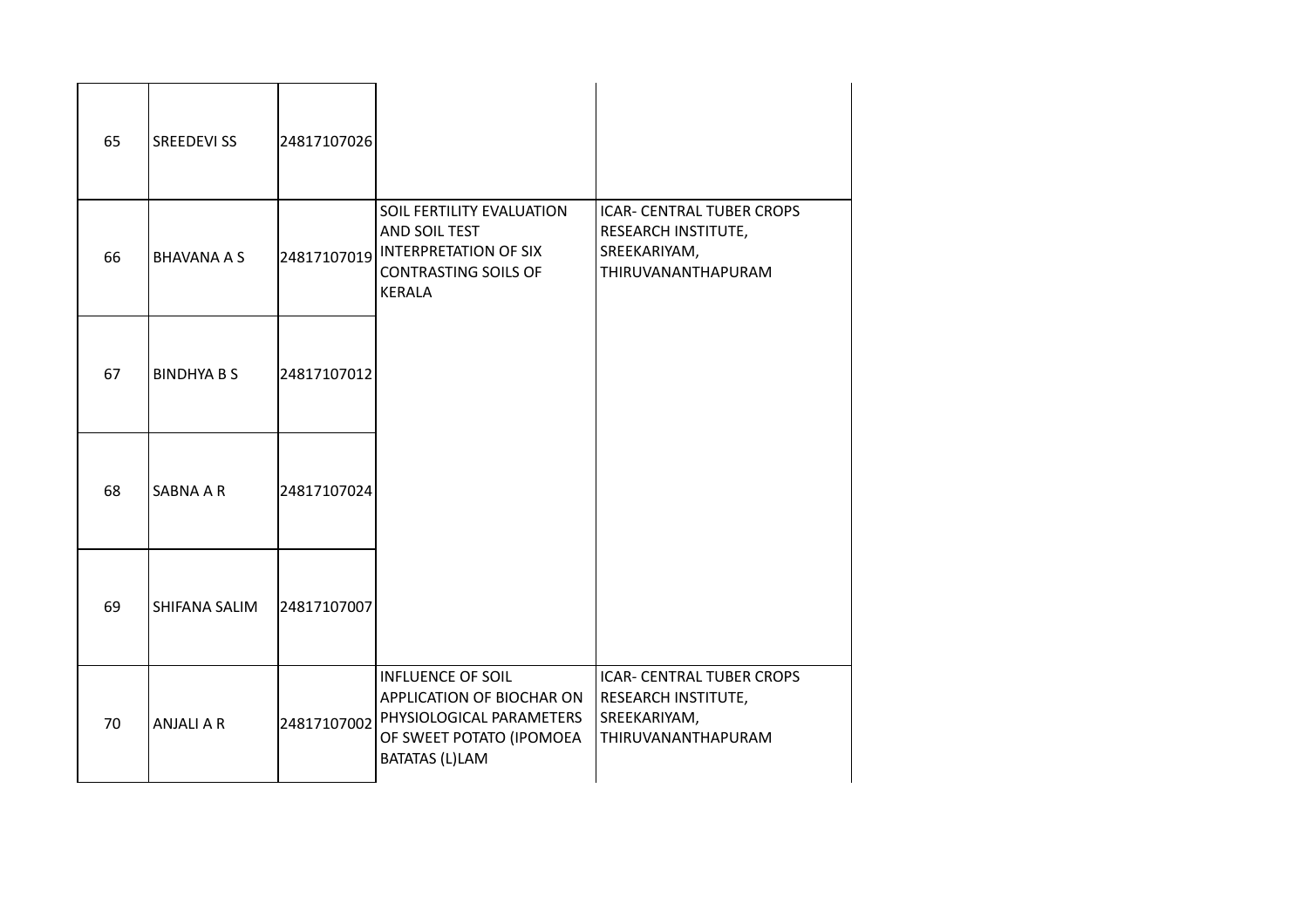| 71 | <b>HAJARA F</b>            | 24817107029 |                   |                                                                                              |
|----|----------------------------|-------------|-------------------|----------------------------------------------------------------------------------------------|
| 72 | <b>NISHA S</b>             | 24817107023 |                   |                                                                                              |
| 73 | SHAHALA<br><b>RAFEEQUE</b> | 24817107017 |                   |                                                                                              |
| 74 | <b>STEFFY J P</b>          | 24817107028 |                   |                                                                                              |
| 75 | <b>ADITHYA R S</b>         | 55518107001 | <b>INTERNSHIP</b> | LOOMS AND WEAVES, TC -14/2971,<br>REKSHAPURI ROAD,<br>KESAVADASAPURAM,<br>THIRUVANANTHAPURAM |
| 76 | AKSHARA A R                | 55518107002 | <b>INTERNSHIP</b> | LOOMS AND WEAVES, TC -14/2971,<br>REKSHAPURI ROAD,<br>KESAVADASAPURAM,<br>THIRUVANANTHAPURAM |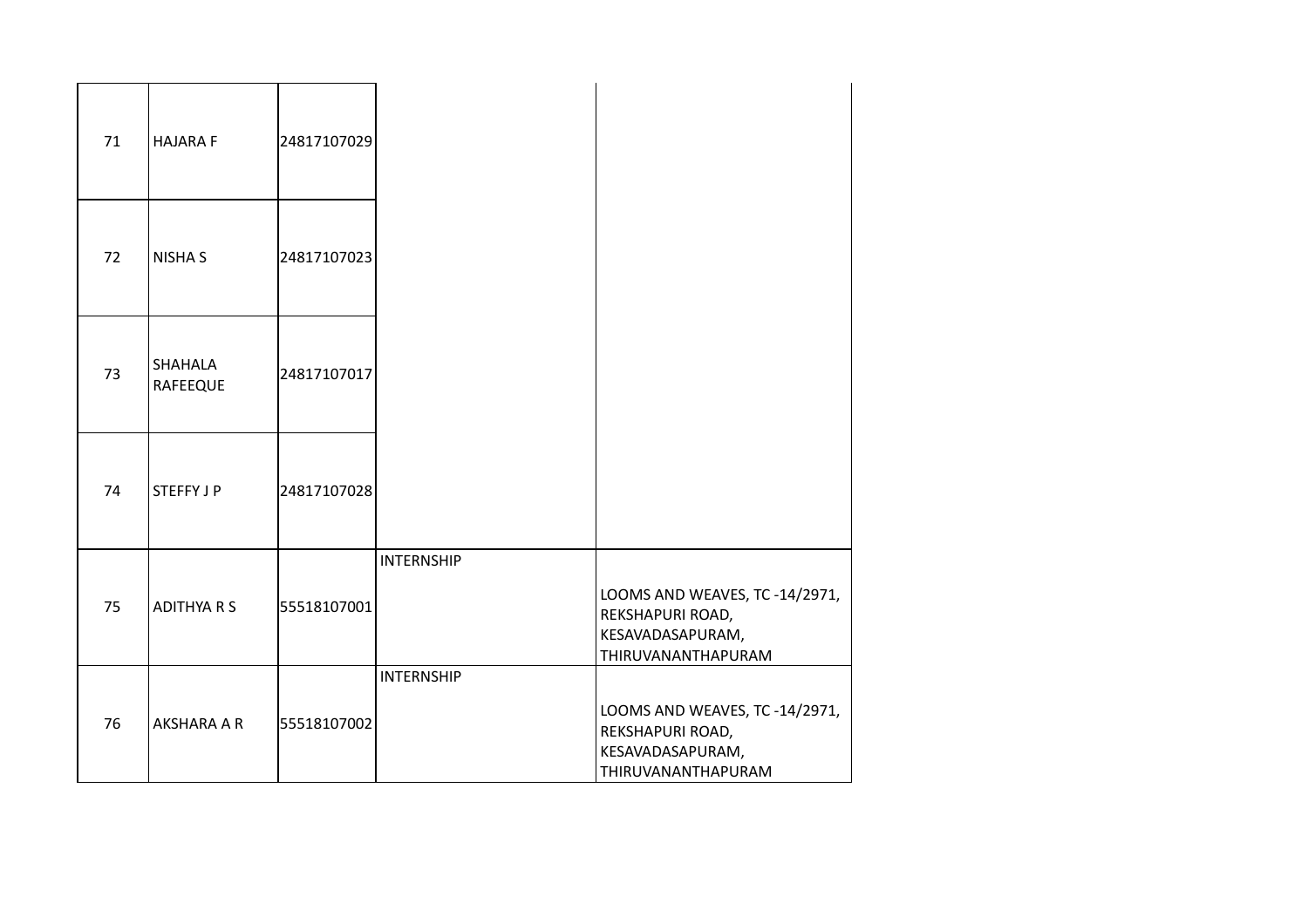|    |                                  |             | <b>INTERNSHIP</b> |                                                                                                     |
|----|----------------------------------|-------------|-------------------|-----------------------------------------------------------------------------------------------------|
| 77 | <b>ANASWARA SL</b>               | 55518107004 |                   | LOOMS AND WEAVES, TC -14/2971,<br>REKSHAPURI ROAD,<br>KESAVADASAPURAM,<br>THIRUVANANTHAPURAM        |
|    |                                  |             | <b>INTERNSHIP</b> |                                                                                                     |
| 78 | ANNIE DANIEL M 55518107005       |             |                   | LOOMS AND WEAVES, TC -14/2971,<br>REKSHAPURI ROAD,<br>KESAVADASAPURAM,<br>THIRUVANANTHAPURAM        |
|    |                                  |             | <b>INTERNSHIP</b> |                                                                                                     |
| 79 | ANUJA A S                        | 55518107006 |                   | LOOMS AND WEAVES, TC -14/2971,<br>REKSHAPURI ROAD,<br>KESAVADASAPURAM,<br>THIRUVANANTHAPURAM        |
|    |                                  |             | <b>INTERNSHIP</b> |                                                                                                     |
| 80 | ARYA P S                         | 55518107007 |                   | LOOMS AND WEAVES, TC -14/2971,<br>REKSHAPURI ROAD,<br>KESAVADASAPURAM,<br>THIRUVANANTHAPURAM        |
|    |                                  |             | <b>INTERNSHIP</b> |                                                                                                     |
| 81 | <b>ATHIRAL</b>                   | 55518107008 |                   | LOOMS AND WEAVES, TC -14/2971,<br>REKSHAPURI ROAD,<br>KESAVADASAPURAM,<br>THIRUVANANTHAPURAM        |
|    |                                  |             | <b>INTERNSHIP</b> |                                                                                                     |
| 82 | <b>BHAGYA</b><br><b>KUNJUMON</b> | 55518107009 |                   | LOOMS AND WEAVES, TC -14/2971,<br>REKSHAPURI ROAD,<br>KESAVADASAPURAM,<br><b>THIRUVANANTHAPURAM</b> |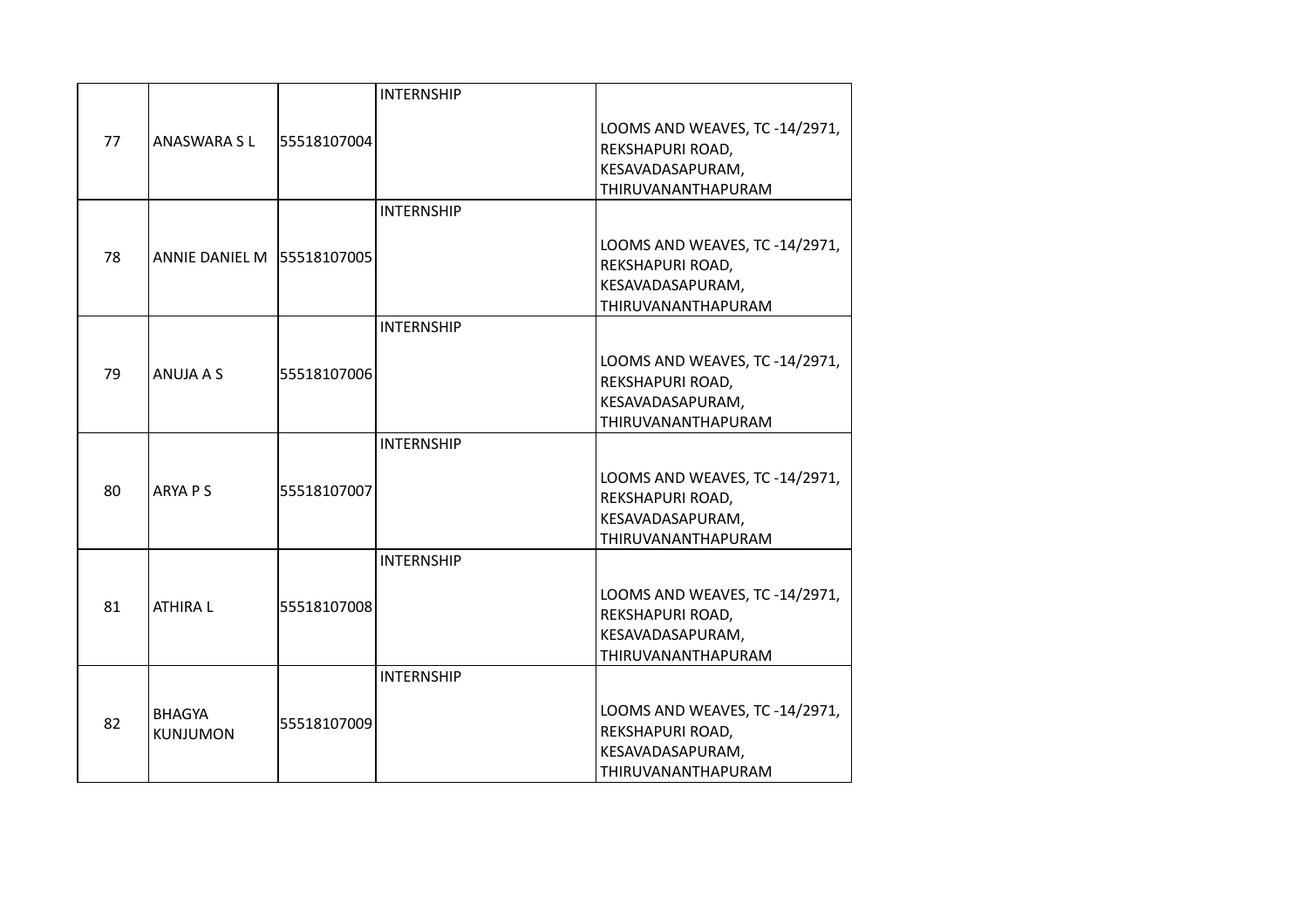|    |                            |             | <b>INTERNSHIP</b> |                                                    |
|----|----------------------------|-------------|-------------------|----------------------------------------------------|
| 83 | <b>KAVITHA</b>             | 55518107010 |                   | LOOMS AND WEAVES, TC -14/2971,<br>REKSHAPURI ROAD, |
|    | <b>NAMBIAR</b>             |             |                   | KESAVADASAPURAM,                                   |
|    |                            |             |                   | THIRUVANANTHAPURAM                                 |
|    |                            |             | <b>INTERNSHIP</b> |                                                    |
|    | <b>MEENU MIDHIN</b>        |             |                   | LOOMS AND WEAVES, TC -14/2971,                     |
| 84 | KA                         | 55518107011 |                   | REKSHAPURI ROAD,                                   |
|    |                            |             |                   | KESAVADASAPURAM,                                   |
|    |                            |             |                   | THIRUVANANTHAPURAM                                 |
|    |                            |             | <b>INTERNSHIP</b> |                                                    |
|    |                            |             |                   | LOOMS AND WEAVES, TC -14/2971,                     |
| 85 | NAGASUHASINI R 55518107012 |             |                   | REKSHAPURI ROAD,                                   |
|    |                            |             |                   | KESAVADASAPURAM,                                   |
|    |                            |             |                   | THIRUVANANTHAPURAM                                 |
|    |                            |             | <b>INTERNSHIP</b> |                                                    |
|    |                            |             |                   | LOOMS AND WEAVES, TC -14/2971,                     |
| 86 | RESHMA R U                 | 55518107013 |                   | REKSHAPURI ROAD,                                   |
|    |                            |             |                   | KESAVADASAPURAM,                                   |
|    |                            |             |                   | THIRUVANANTHAPURAM                                 |
|    |                            |             | <b>INTERNSHIP</b> |                                                    |
|    | <b>REVATHY</b>             |             |                   | LOOMS AND WEAVES, TC -14/2971,                     |
| 87 | <b>MOHAN</b>               | 55518107014 |                   | REKSHAPURI ROAD,                                   |
|    |                            |             |                   | KESAVADASAPURAM,                                   |
|    |                            |             |                   | THIRUVANANTHAPURAM                                 |
|    |                            |             | <b>INTERNSHIP</b> |                                                    |
|    | <b>SWEETY</b>              |             |                   | LOOMS AND WEAVES, TC -14/2971,                     |
| 88 | <b>MATHEW</b>              | 55518107017 |                   | REKSHAPURI ROAD,                                   |
|    |                            |             |                   | KESAVADASAPURAM,                                   |
|    |                            |             |                   | <b>THIRUVANANTHAPURAM</b>                          |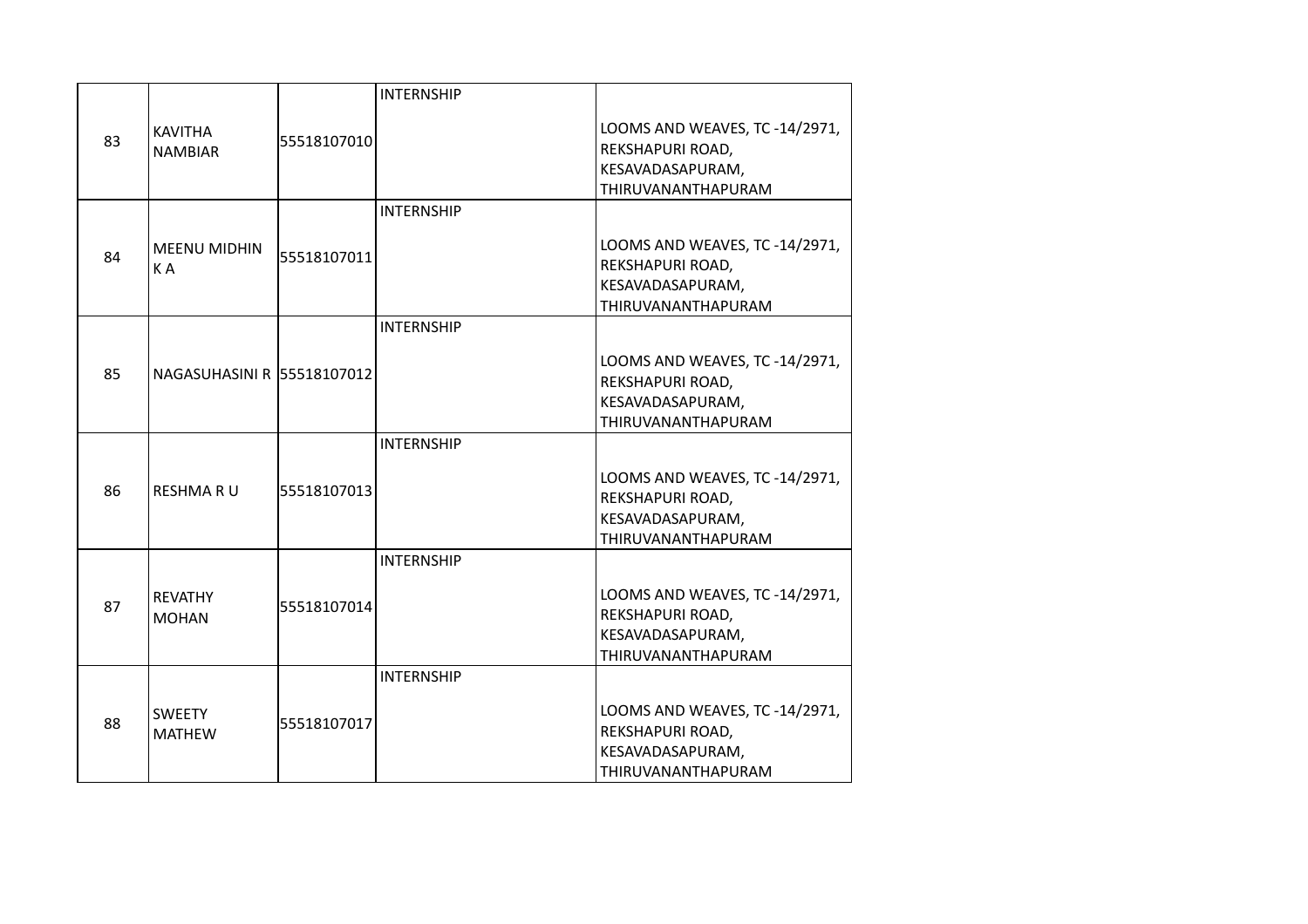|    |                             |             | <b>INTERNSHIP</b> |                                                                                              |
|----|-----------------------------|-------------|-------------------|----------------------------------------------------------------------------------------------|
| 89 | <b>VIJI SIMON</b>           | 55518107018 |                   | LOOMS AND WEAVES, TC -14/2971,<br>REKSHAPURI ROAD,<br>KESAVADASAPURAM,<br>THIRUVANANTHAPURAM |
|    |                             |             | <b>INTERNSHIP</b> |                                                                                              |
| 90 | <b>SRUTHY A S</b>           | 60617107011 |                   | MENTAL HEALTH CENTRE,<br>PEROORKADA P.O.,<br>THIRUVANANTHAPURAM                              |
|    |                             |             | <b>INTERNSHIP</b> |                                                                                              |
| 91 | ANSEENA<br><b>ASHRAF</b>    | 60617107003 |                   | MENTAL HEALTH CENTRE,<br>PEROORKADA P.O.,<br>THIRUVANANTHAPURAM                              |
|    |                             |             | <b>INTERNSHIP</b> |                                                                                              |
| 92 | SNEHA SAMBATH<br>PV         | 60617107010 |                   | MENTAL HEALTH CENTRE,<br>PEROORKADA P.O.,<br>THIRUVANANTHAPURAM                              |
|    |                             |             | <b>INTERNSHIP</b> |                                                                                              |
| 93 | AKSHARA<br><b>SUDARSHAN</b> | 60617107001 |                   | MENTAL HEALTH CENTRE,<br>PEROORKADA P.O.,<br>THIRUVANANTHAPURAM                              |
|    |                             |             | <b>INTERNSHIP</b> |                                                                                              |
| 94 | ANOOJA R                    | 60617107002 |                   | MENTAL HEALTH CENTRE,<br>PEROORKADA P.O.,<br>THIRUVANANTHAPURAM                              |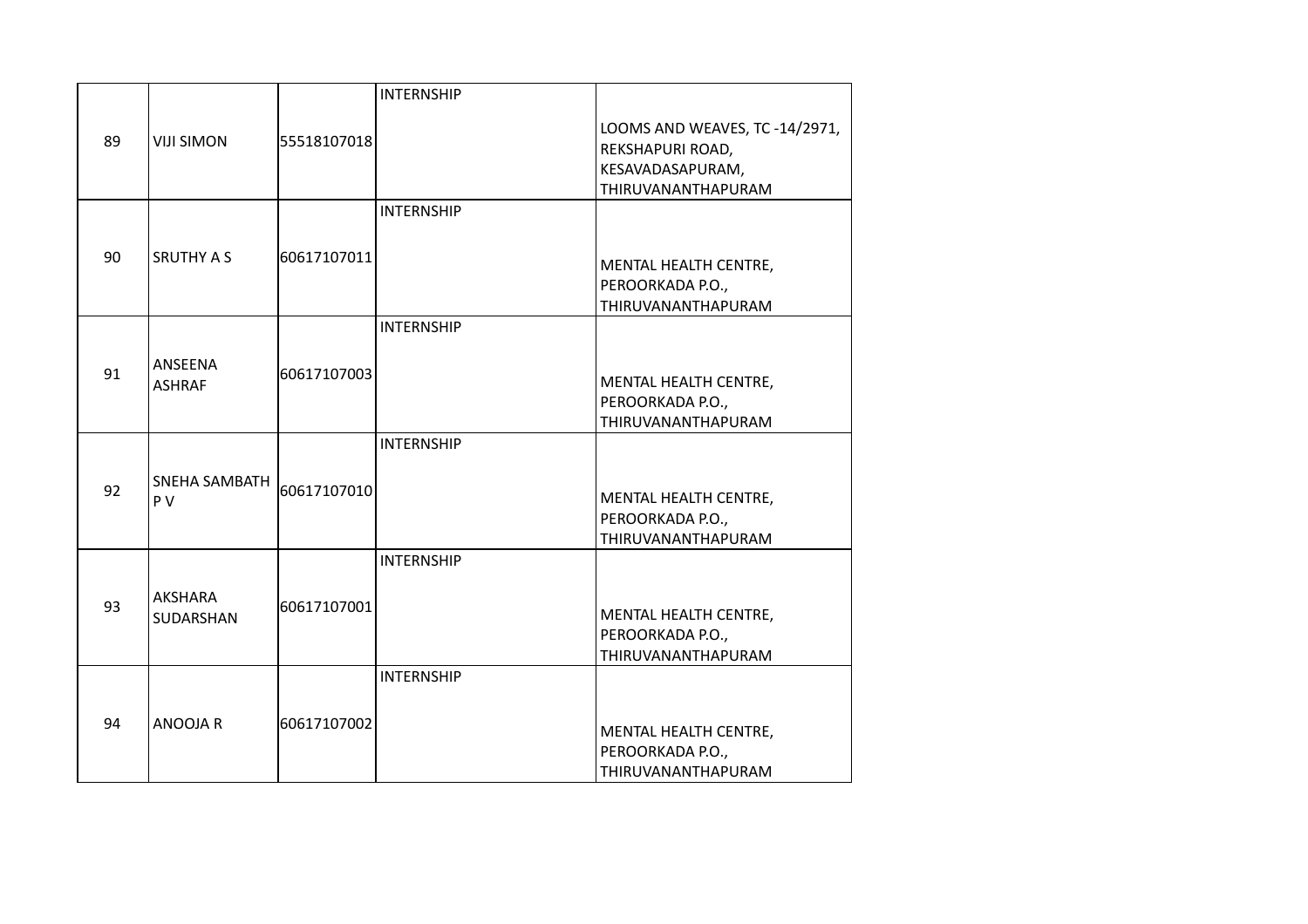|     |                    |             | <b>INTERNSHIP</b> |                           |
|-----|--------------------|-------------|-------------------|---------------------------|
|     |                    |             |                   |                           |
| 95  | <b>ARYA PT</b>     | 60618107003 |                   | MENTAL HEALTH CENTRE,     |
|     |                    |             |                   | PEROORKADA P.O.,          |
|     |                    |             |                   | THIRUVANANTHAPURAM        |
|     |                    |             | <b>INTERNSHIP</b> |                           |
|     | <b>CHENKATHIR</b>  |             |                   |                           |
| 96  | <b>ARYA</b>        | 60618107004 |                   | MENTAL HEALTH CENTRE,     |
|     |                    |             |                   | PEROORKADA P.O.,          |
|     |                    |             |                   | THIRUVANANTHAPURAM        |
|     |                    |             | <b>INTERNSHIP</b> |                           |
|     |                    |             |                   |                           |
| 97  | FATHIMA BANU C     | 60618107005 |                   | MENTAL HEALTH CENTRE,     |
|     | Α                  |             |                   | PEROORKADA P.O.,          |
|     |                    |             |                   | THIRUVANANTHAPURAM        |
|     |                    |             | <b>INTERNSHIP</b> |                           |
|     |                    |             |                   |                           |
|     |                    |             |                   |                           |
| 98  | <b>GANGA MOHAN</b> | 60618107006 |                   | MENTAL HEALTH CENTRE,     |
|     |                    |             |                   | PEROORKADA P.O.,          |
|     |                    |             |                   | THIRUVANANTHAPURAM        |
|     |                    |             | <b>INTERNSHIP</b> |                           |
|     |                    |             |                   |                           |
| 99  | <b>HEEMA DAS R</b> | 60618107007 |                   | MENTAL HEALTH CENTRE,     |
|     |                    |             |                   | PEROORKADA P.O.,          |
|     |                    |             |                   | THIRUVANANTHAPURAM        |
|     |                    |             | <b>INTERNSHIP</b> |                           |
|     |                    |             |                   |                           |
|     |                    |             |                   |                           |
| 100 | JILU MARY LUKE     | 60618107008 |                   | MENTAL HEALTH CENTRE,     |
|     |                    |             |                   | PEROORKADA P.O.,          |
|     |                    |             |                   | <b>THIRUVANANTHAPURAM</b> |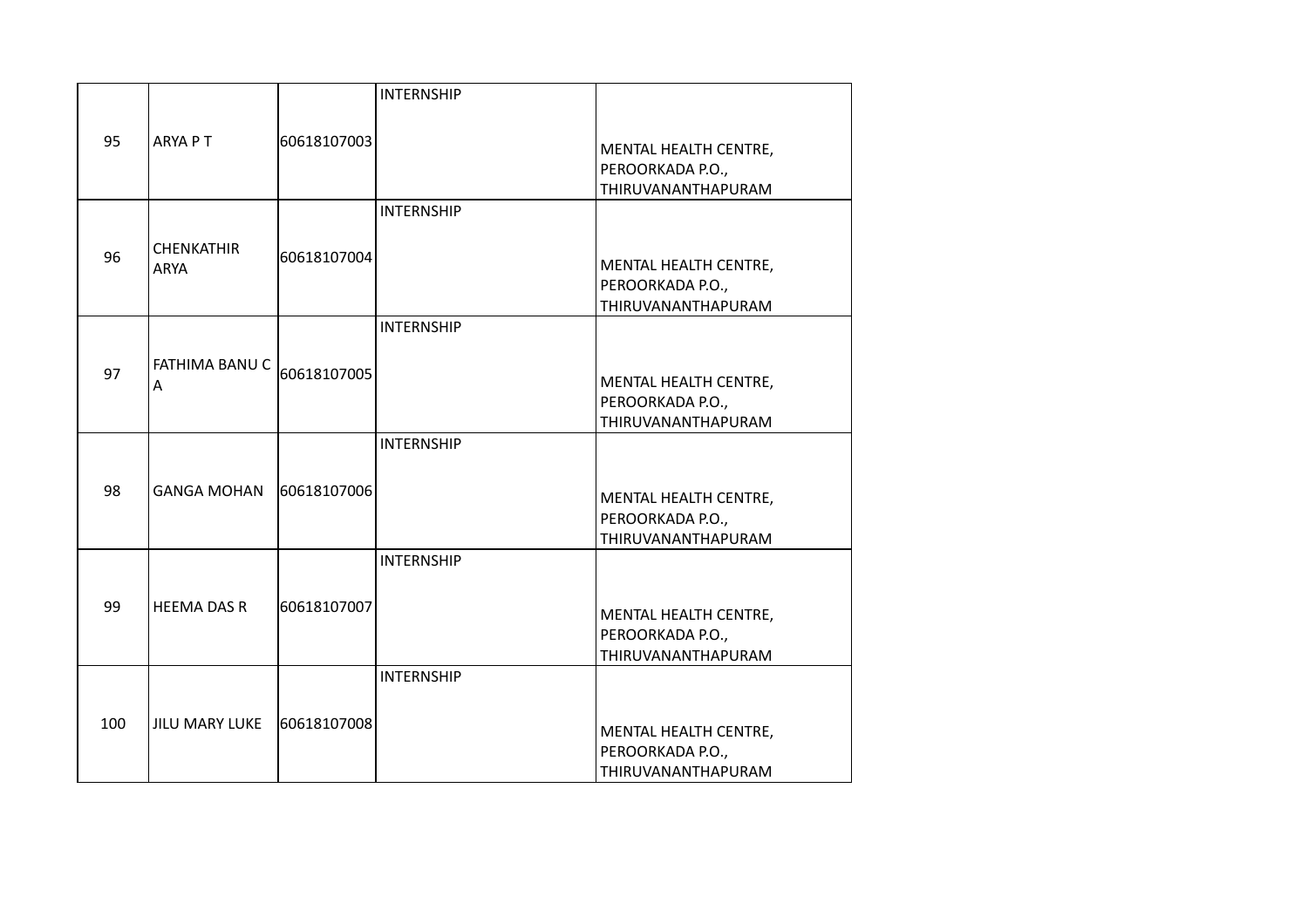|     |                              |             | <b>INTERNSHIP</b> |                                           |
|-----|------------------------------|-------------|-------------------|-------------------------------------------|
|     |                              |             |                   |                                           |
| 101 | <b>KAVERITS</b>              | 60618107009 |                   | MENTAL HEALTH CENTRE,                     |
|     |                              |             |                   | PEROORKADA P.O.,                          |
|     |                              |             |                   | THIRUVANANTHAPURAM                        |
|     |                              |             | <b>INTERNSHIP</b> |                                           |
|     | SEETHAL SYAMA                |             |                   |                                           |
| 102 | S <sub>S</sub>               | 60618107010 |                   | MENTAL HEALTH CENTRE,                     |
|     |                              |             |                   | PEROORKADA P.O.,                          |
|     |                              |             |                   | THIRUVANANTHAPURAM                        |
|     |                              |             | <b>INTERNSHIP</b> |                                           |
|     |                              |             |                   |                                           |
| 103 | SIFANA HUSSAIN               | 60618107011 |                   | MENTAL HEALTH CENTRE,                     |
|     |                              |             |                   | PEROORKADA P.O.,                          |
|     |                              |             |                   | THIRUVANANTHAPURAM                        |
|     |                              |             | <b>INTERNSHIP</b> |                                           |
|     |                              |             |                   |                                           |
| 104 | SNEHA LIZ PHILIP 60618107012 |             |                   | MENTAL HEALTH CENTRE,                     |
|     |                              |             |                   | PEROORKADA P.O.,                          |
|     |                              |             |                   | THIRUVANANTHAPURAM                        |
|     |                              |             | <b>INTERNSHIP</b> |                                           |
|     |                              |             |                   |                                           |
| 105 | SREELEKSHMI S B 60618107013  |             |                   |                                           |
|     |                              |             |                   | MENTAL HEALTH CENTRE,<br>PEROORKADA P.O., |
|     |                              |             |                   | <b>THIRUVANANTHAPURAM</b>                 |
|     |                              |             | <b>INTERNSHIP</b> |                                           |
|     |                              |             |                   |                                           |
|     |                              |             |                   |                                           |
| 106 | AISWARYA M                   | 60618107001 |                   | MENTAL HEALTH CENTRE,                     |
|     |                              |             |                   | PEROORKADA P.O.,                          |
|     |                              |             |                   | THIRUVANANTHAPURAM                        |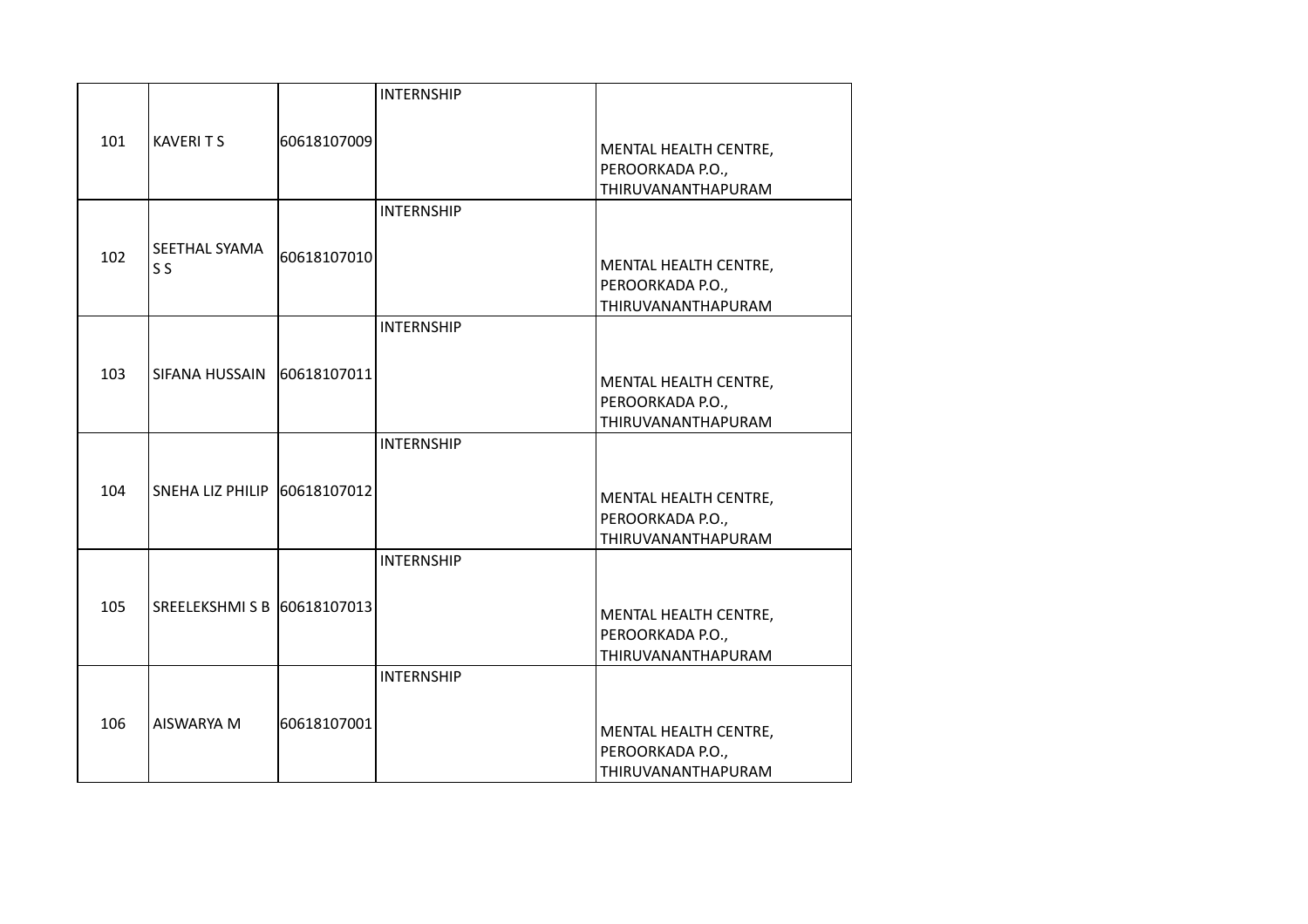|     |                             |             | <b>INTERNSHIP</b> |                             |
|-----|-----------------------------|-------------|-------------------|-----------------------------|
|     |                             |             |                   |                             |
| 107 | APARNA S.                   | 60618107002 |                   | MENTAL HEALTH CENTRE,       |
|     |                             |             |                   | PEROORKADA P.O.,            |
|     |                             |             |                   | THIRUVANANTHAPURAM          |
|     |                             |             | <b>INTERNSHIP</b> |                             |
|     |                             |             |                   |                             |
| 108 | <b>KRISHNA PRABHA</b>       | 60617107006 |                   | MENTAL HEALTH CENTRE,       |
|     | A <sub>R</sub>              |             |                   | PEROORKADA P.O.,            |
|     |                             |             |                   | THIRUVANANTHAPURAM          |
|     |                             |             | <b>INTERNSHIP</b> |                             |
|     |                             |             |                   |                             |
| 109 | PRAVEEENA RAJ   60617107008 |             |                   |                             |
|     |                             |             |                   | MENTAL HEALTH CENTRE,       |
|     |                             |             |                   | PEROORKADA P.O.,            |
|     |                             |             | <b>INTERNSHIP</b> | THIRUVANANTHAPURAM          |
|     |                             |             |                   |                             |
|     |                             |             |                   |                             |
| 110 | DHANUJA M S                 | 60617107005 |                   | MENTAL HEALTH CENTRE,       |
|     |                             |             |                   | PEROORKADA P.O.,            |
|     |                             |             |                   | THIRUVANANTHAPURAM          |
|     |                             |             | <b>INTERNSHIP</b> |                             |
|     |                             |             |                   |                             |
| 111 | <b>VYSHNAVI V M</b>         | 60617107012 |                   | MENTAL HEALTH CENTRE,       |
|     |                             |             |                   | PEROORKADA P.O.,            |
|     |                             |             |                   | THIRUVANANTHAPURAM          |
|     |                             |             | <b>INTERNSHIP</b> |                             |
|     |                             |             |                   | INSTITUTE FOR COMMUNICATIVE |
| 112 | <b>SAMKHILI P</b>           |             |                   | AND COGNITIVE NEUROSCIENCES |
|     |                             | 60617107009 |                   | (ICCONS), THURUVICKAL P.O., |
|     |                             |             |                   | PULAYANARKOTTA,             |
|     |                             |             |                   | THIRUVANANTHAPURAM.         |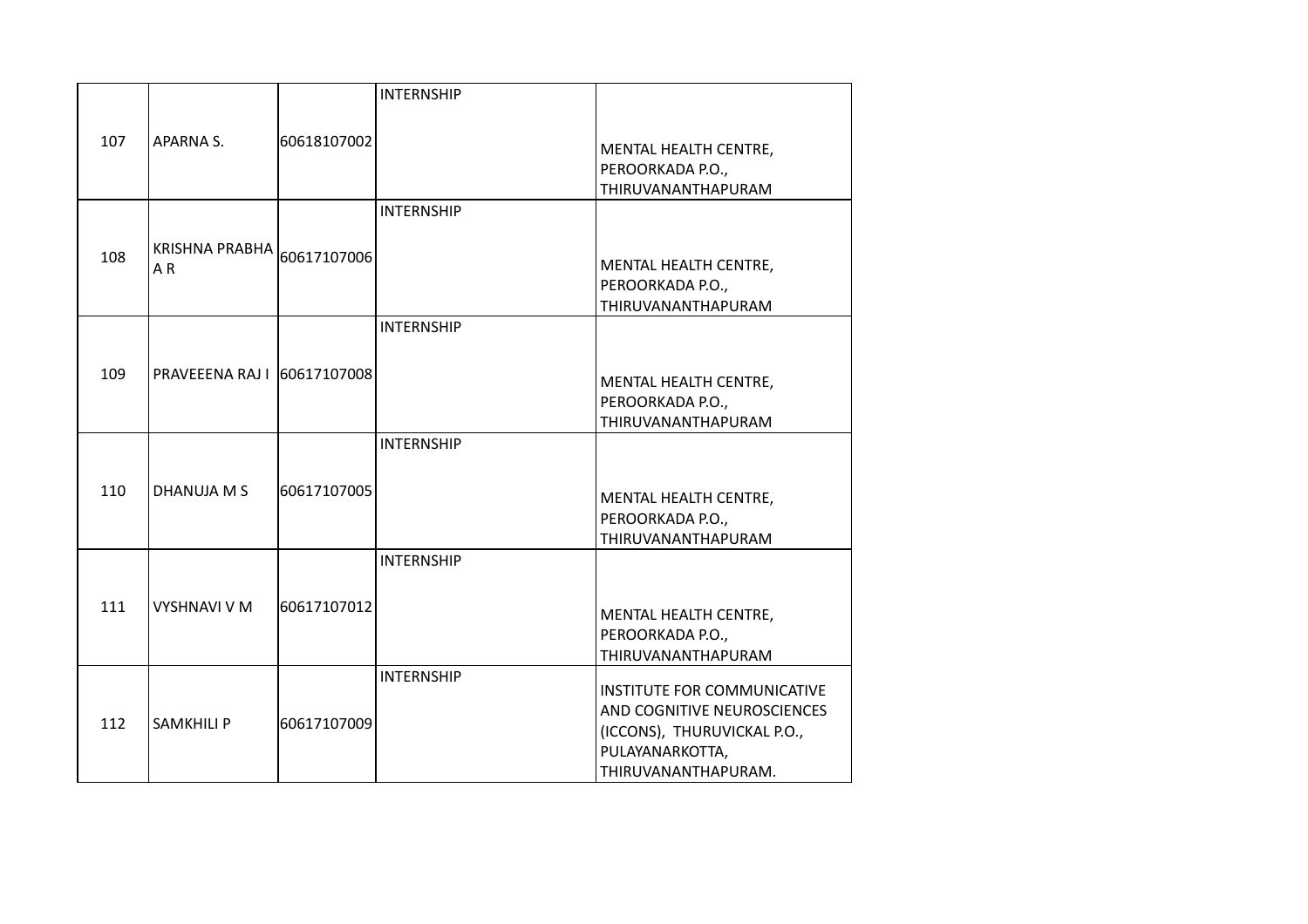| 113 | <b>ARCHANA</b><br><b>MOHAN</b>  | 60617107004 | <b>INTERNSHIP</b> | INSTITUTE FOR COMMUNICATIVE<br>AND COGNITIVE NEUROSCIENCES<br>(ICCONS), THURUVICKAL P.O.,<br>PULAYANARKOTTA,<br>THIRUVANANTHAPURAM. |
|-----|---------------------------------|-------------|-------------------|-------------------------------------------------------------------------------------------------------------------------------------|
| 114 | <b>MUHSINATH</b>                | 60617107007 | <b>INTERNSHIP</b> | INCLUSION CENTRAL,<br>CHAKKARAPPARAMBU,<br>THAMANNAM P.O., KOCHI                                                                    |
| 115 | <b>LAKSHMIS</b><br><b>KUMAR</b> | 25717107020 | <b>INTERNSHIP</b> | NURUL ISLAM INSTITUTE OF<br>MEDICAL SCIENCES (NIMS) SNF<br>RESEARCH FOUNDATION,<br>ARALUMMOODU, NEYYATINKARA,<br>THIRUVANANTHAPURAM |
| 116 | NEHA ELIZABETH<br><b>ELDHO</b>  | 25717107021 | <b>INTERNSHIP</b> | BETHSADA HOSPITAL, VENGOLA,<br>PERUMBAVOOR, ERNAKULAM                                                                               |
| 117 | NOORA AQTHAR<br>M               | 25717107022 | <b>INTERNSHIP</b> | OUR PLANET, NOBEL EDUCATION<br>SERVICES, MUSCAT, SULTANATE OF<br>OMAN.                                                              |
| 118 | PARVATHY K S                    | 25717107005 | <b>INTERNSHIP</b> | <b>TRADAINTEGRATED</b><br>REHABILITATION CENTRE FOR<br>ADDITCTS (IRCA), MANGANAM P.O.,<br><b>KOTTAYAM</b>                           |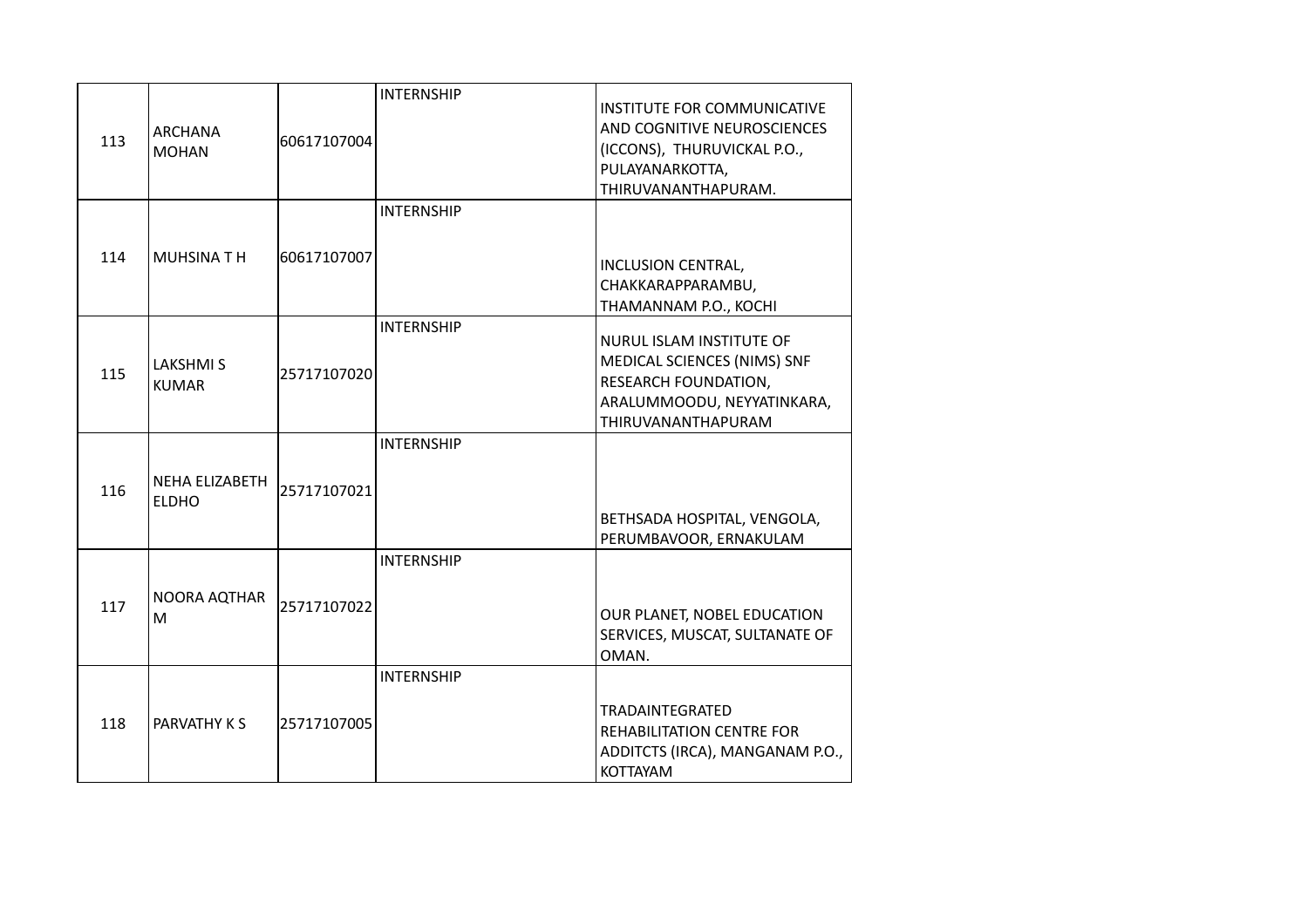|     |                         |             | <b>INTERNSHIP</b> |                                 |
|-----|-------------------------|-------------|-------------------|---------------------------------|
| 119 | <b>GAYATHRI DEVI J</b>  | 25717107029 |                   |                                 |
|     | S                       |             |                   | MENTAL HEALTH ACTION TRUST,     |
|     |                         |             |                   | MADHAVAN NAIR ROAD,             |
|     |                         |             |                   | CHALAPPURAM, KOZHIKKODE.        |
|     |                         |             | <b>INTERNSHIP</b> |                                 |
|     |                         |             |                   |                                 |
| 120 | <b>MEGHAD</b><br>PRASAD | 25717107012 |                   | MENTAL HEALTH ACTION TRUST,     |
|     |                         |             |                   | MADHAVAN NAIR ROAD,             |
|     |                         |             |                   | CHALAPPURAM, KOZHIKKODE.        |
|     |                         |             | <b>INTERNSHIP</b> |                                 |
|     |                         |             |                   |                                 |
| 121 | <b>BHAGYA</b>           | 25717107019 |                   |                                 |
|     | LAKSHMI                 |             |                   | MENTAL HEALTH ACTION TRUST,     |
|     |                         |             |                   | MADHAVAN NAIR ROAD,             |
|     |                         |             |                   | CHALAPPURAM, KOZHIKKODE.        |
|     |                         |             | <b>INTERNSHIP</b> |                                 |
|     |                         |             |                   |                                 |
| 122 | SREEDEVI J              | 25717107028 |                   | MENTAL HEALTH ACTION TRUST,     |
|     |                         |             |                   | MADHAVAN NAIR ROAD,             |
|     |                         |             |                   | CHALAPPURAM, KOZHIKKODE.        |
|     |                         |             | <b>INTERNSHIP</b> |                                 |
|     |                         |             |                   |                                 |
| 123 | <b>NEERAJA R</b>        | 25717107004 |                   |                                 |
|     |                         |             |                   | MENTAL HEALTH ACTION TRUST,     |
|     |                         |             |                   | MADHAVAN NAIR ROAD,             |
|     |                         |             | <b>INTERNSHIP</b> | CHALAPPURAM, KOZHIKKODE.        |
|     |                         |             |                   |                                 |
|     |                         |             |                   |                                 |
| 124 | <b>ARCHANA BABU</b>     | 25717107007 |                   | KERALA SOCIAL SECURITY MISSION, |
|     |                         |             |                   | POOJAPPURA,                     |
|     |                         |             |                   | <b>THIRUVANANTHAPURAM</b>       |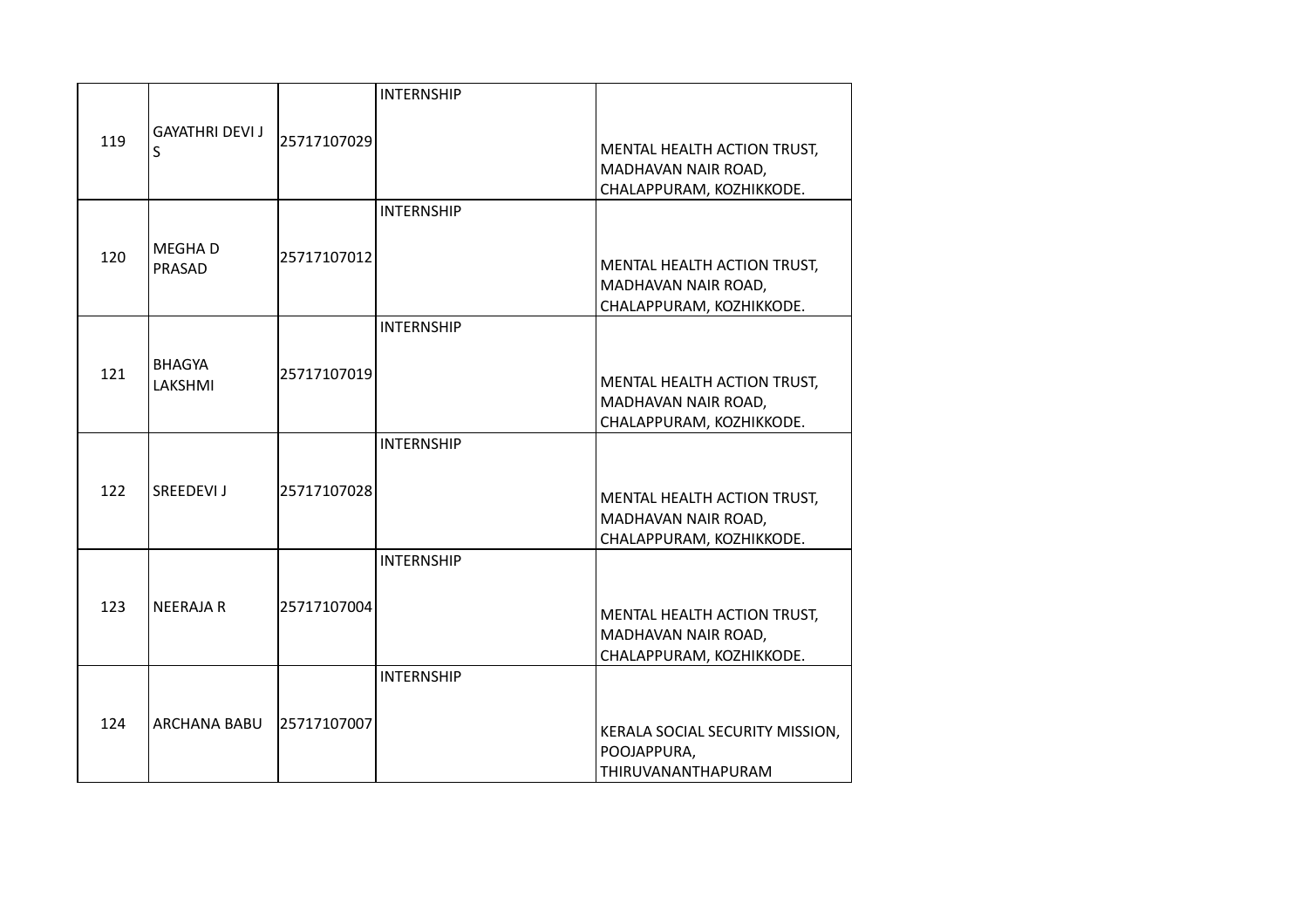|     |                             |             | <b>INTERNSHIP</b> |                                 |
|-----|-----------------------------|-------------|-------------------|---------------------------------|
|     |                             |             |                   |                                 |
| 125 | SANTHY KRISHNA 25717107017  |             |                   | KERALA SOCIAL SECURITY MISSION, |
|     |                             |             |                   | POOJAPPURA,                     |
|     |                             |             |                   | THIRUVANANTHAPURAM              |
|     |                             |             | <b>INTERNSHIP</b> |                                 |
|     | <b>GREESHMA</b>             |             |                   |                                 |
| 126 | <b>GHOSH</b>                | 25717107011 |                   | MENTAL HEALTH ACTION TRUST,     |
|     |                             |             |                   | MADHAVAN NAIR ROAD,             |
|     |                             |             |                   | CHALAPPURAM, KOZHIKKODE.        |
|     |                             |             | <b>INTERNSHIP</b> |                                 |
|     | ABHIRAMI NAIR S 25717107018 |             |                   | KARUNASAI DE-ADDICTION AND      |
| 127 |                             |             |                   | <b>MENTAL HEALTH RESEARCH</b>   |
|     |                             |             |                   | INSTITUTE, VELLANADU,           |
|     |                             |             |                   | THIRUVANANTHAPURAM              |
|     |                             |             | <b>INTERNSHIP</b> |                                 |
|     |                             |             |                   |                                 |
| 128 | <b>RESHMA JYOTHI</b><br>S   | 25717107023 |                   | KARUNASAI DE-ADDICTION AND      |
|     |                             |             |                   | <b>MENTAL HEALTH RESEARCH</b>   |
|     |                             |             |                   | INSTITUTE, VELLANADU,           |
|     |                             |             |                   | THIRUVANANTHAPURAM              |
|     |                             |             | <b>INTERNSHIP</b> |                                 |
| 129 | <b>KRISHNA VENI M</b><br>S  | 25717107026 |                   | KARUNASAI DE-ADDICTION AND      |
|     |                             |             |                   | MENTAL HEALTH RESEARCH          |
|     |                             |             |                   | INSTITUTE, VELLANADU,           |
|     |                             |             |                   | THIRUVANANTHAPURAM              |
|     |                             |             | <b>INTERNSHIP</b> |                                 |
|     | <b>GOPIKA P</b>             | 25717107010 |                   |                                 |
| 130 |                             |             |                   | WELLNESS CLINIC, SK TEMPLE      |
|     |                             |             |                   | ROAD, BEHIND KAIRALI THEATRE,   |
|     |                             |             |                   | <b>CALICUT</b>                  |